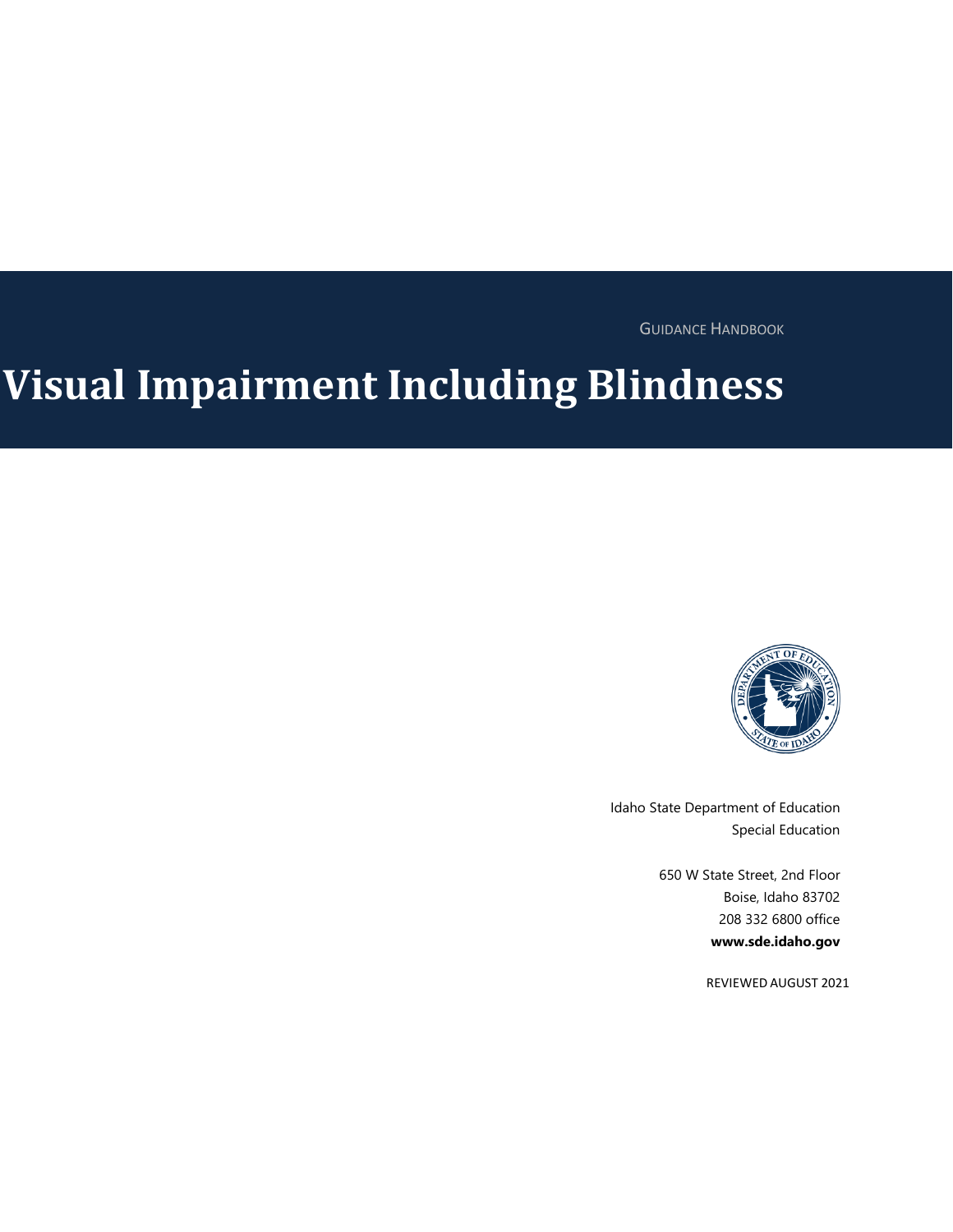# **TABLE OF CONTENTS**

| Purpose                                                                                              | 3  |
|------------------------------------------------------------------------------------------------------|----|
| Definitions and Eligibility Criteria                                                                 | 4  |
| Definition of Visual Impairment                                                                      | 4  |
| State Eligibility Criteria for Visual Impairment                                                     | 4  |
| <b>Evidence of Vision Loss</b>                                                                       | 4  |
| <b>VIB Team Members</b>                                                                              | 5  |
| VIB Team Membership Responsibilities and Contributions                                               | 5  |
| Parent(s)/Guardian(s) and/or Adult Student                                                           | 5  |
| Administrator/District Representative                                                                | 6  |
| <b>General Education Teacher</b>                                                                     | 6  |
| <b>Special Education Teacher</b>                                                                     | 7  |
| School Psychologist                                                                                  | 7  |
| Teacher of the Blind/Visually Impaired (TVI)                                                         | 8  |
| <b>Student</b>                                                                                       | 8  |
| <b>Orientation and Mobility (O&amp;M) Specialist</b>                                                 | 9  |
| Vocational Rehabilitation Counselor, Idaho Commission for the Blind and Visually Impaired<br>(ICBVI) | 9  |
| <b>DeafBlind Specialist</b>                                                                          | 10 |
| Appendix A: Eye Conditions                                                                           | 11 |
| Appendix B: The Expanded Core Curriculum                                                             | 19 |
| <b>Assistive Technology Skills</b>                                                                   | 19 |
| <b>Compensatory Skills</b>                                                                           | 19 |
| <b>Career Education</b>                                                                              | 20 |
| <b>Recreation and Leisure Skills</b>                                                                 | 21 |
| <b>Orientation and Mobility</b>                                                                      | 21 |
| <b>Social Interaction Skills</b>                                                                     | 22 |
| <b>Sensory Efficiency</b>                                                                            | 22 |
| Self-Determination                                                                                   | 22 |
| Independent Living Skills                                                                            | 23 |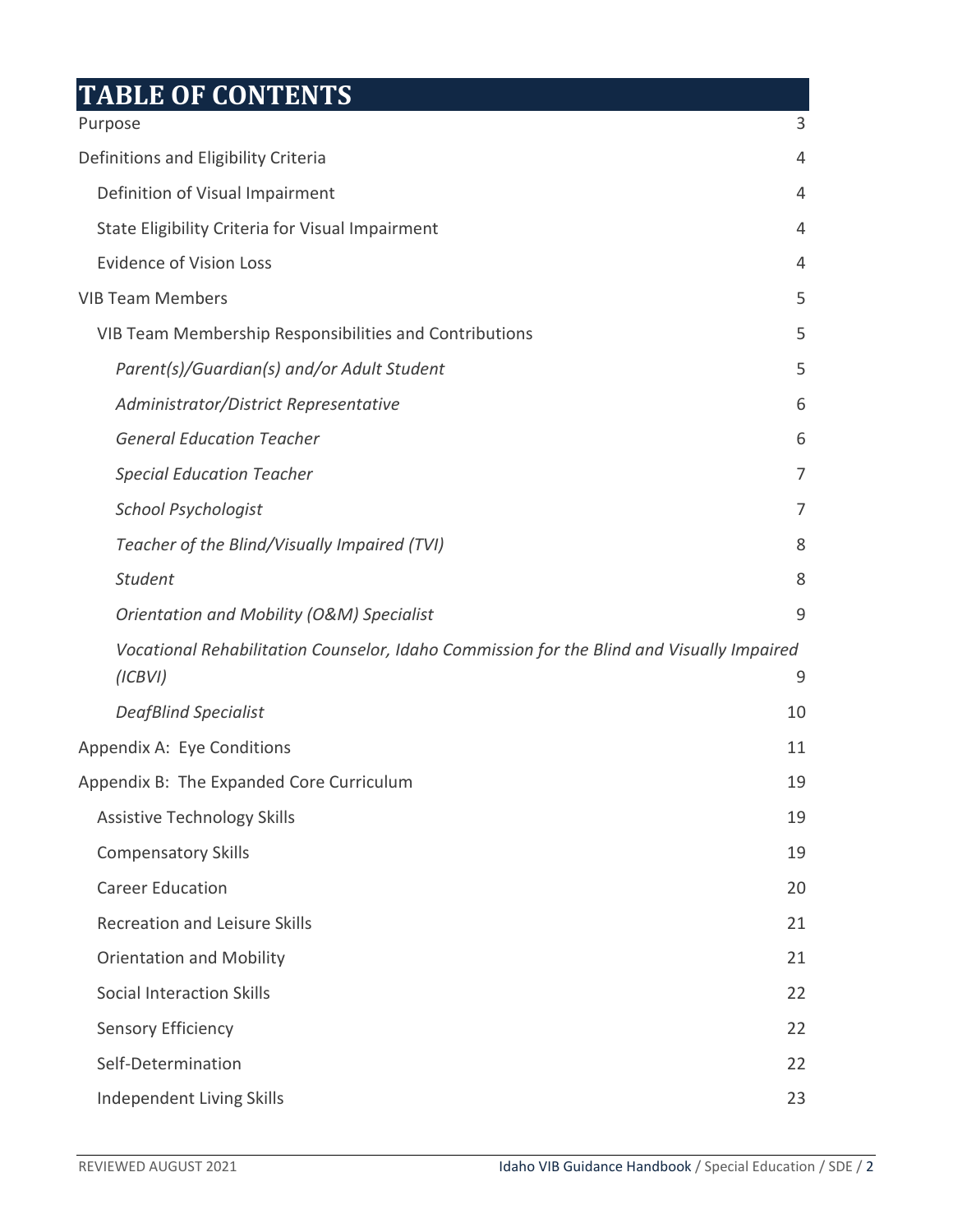# <span id="page-2-0"></span>**PURPOSE**

The purpose of this document is to provide guidance to teams evaluating and determining special education eligibility for students who are blind or have visual impairments. As with any other disability category under the Individuals with Disabilities Education Act (IDEA), all rules and regulations related to evaluation and eligibility apply and are outlined in Chapter 4 of the [Idaho Special Education Manual.](http://www.sde.idaho.gov/sped/sped-manual/) This document will outline the eligibility process as it applies specifically to students with a Visual Impairment Including Blindness (VIB), ages 3-21 years old. Students who are blind or have a visual impairment can be automatically considered for referral. Educational teams will need to use appropriate assessment tools and assessment interpretation to identify if, and how, a vision impairment adversely affects a student's educational performance and the need for specially designed instruction.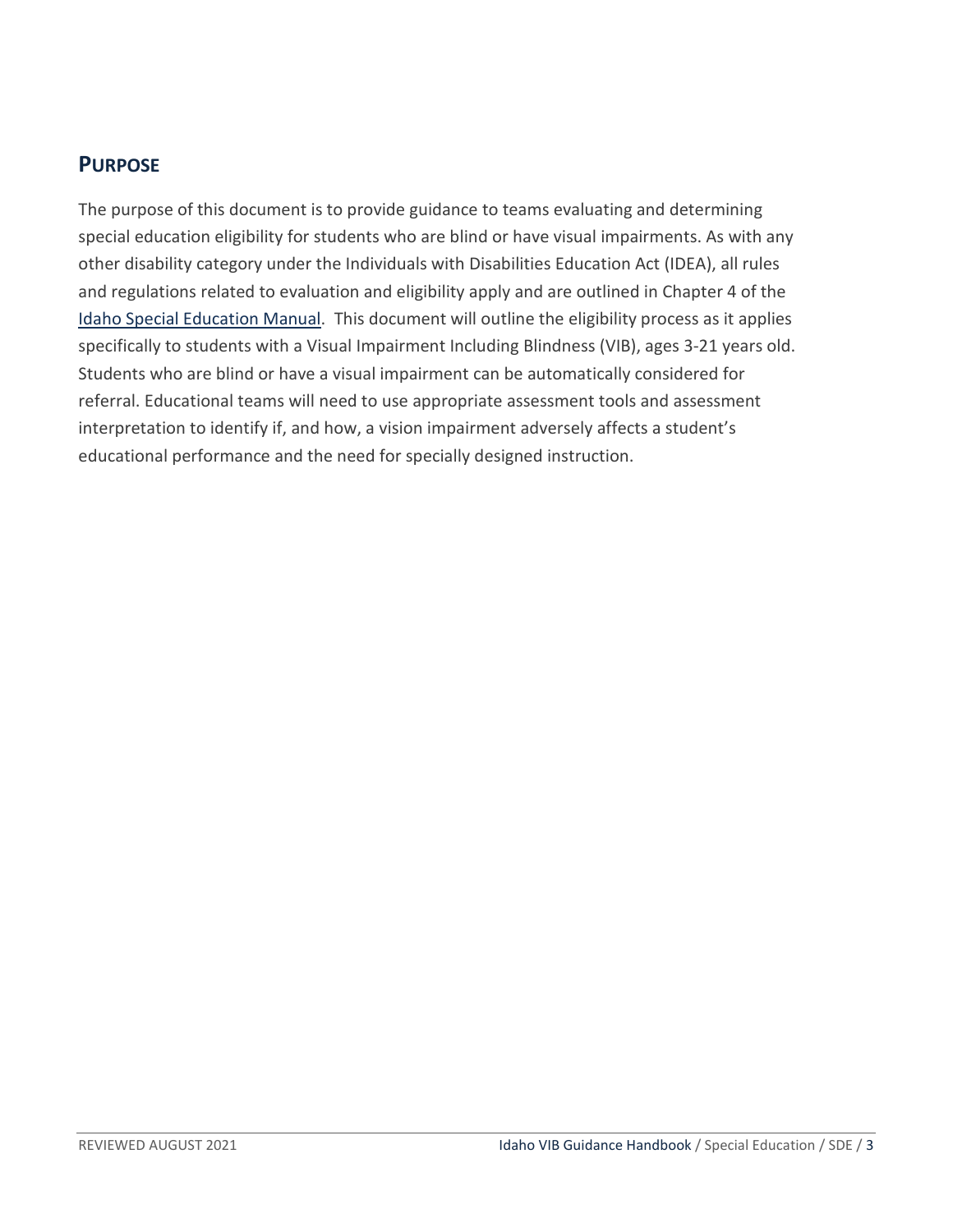# <span id="page-3-0"></span>**DEFINITIONS AND ELIGIBILITY CRITERIA**

#### <span id="page-3-1"></span>Definition of Visual Impairment

Visual impairment refers to an impairment in vision that, even with correction, adversely affects a student's educational performance. The term includes both partial sight and blindness. Partial sight refers to the ability to use vision as one channel of learning if educational materials are adapted. Blindness refers to the prohibition of vision as a channel of learning, regardless of the adaptation of materials [\(Idaho Special Education Manual\)](http://www.sde.idaho.gov/sped/sped-manual/).

#### <span id="page-3-2"></span>State Eligibility Criteria for Visual Impairment

An evaluation team will determine that a student is eligible for special education services as a student with blindness or a visual impairment when all of the following criteria are met:

- a. An evaluation that meets the procedures outlined in the Idaho Special Education Manual has been conducted.
- b. The student has documentation of blindness or a visual impairment, as determined by a qualified professional, including one or more of the following:
	- i. Blindness visual acuity of 20/200 or less in the better eye with the best possible correction at distance and/or near, or visual field restriction of 20 degrees or less in the better eye;
	- ii. Visual Impairment visual acuity better than 20/200 but worse than 20/70 in the better eye with the best possible correction at distance and/or near, or visual field restriction of 70 degree or less but better than 20 degrees in the better eye;
	- iii. \*Eye condition including oculomotor apraxia, cortical visual impairment, convergence insufficiency, or other condition;
	- iv. Progressive loss of vision which may affect a student's educational performance in the future;
	- v. Functional vision loss where acuity or visual field alone may not meet the criteria above.
- c. The student's eye condition, even with correction, adversely affects educational performance.
- d. The student needs specially designed instruction.

#### *\* See Appendix A: Eye Conditions for more information about eye conditions.*

#### <span id="page-3-3"></span>Evidence of Vision Loss

To consider eligibility determination under the category of Visual Impairment Including Blindness (VIB), the Evaluation Team will examine and document evidence in the eligibility process. Evidence will include a vision exam by an ophthalmologist or optometrist.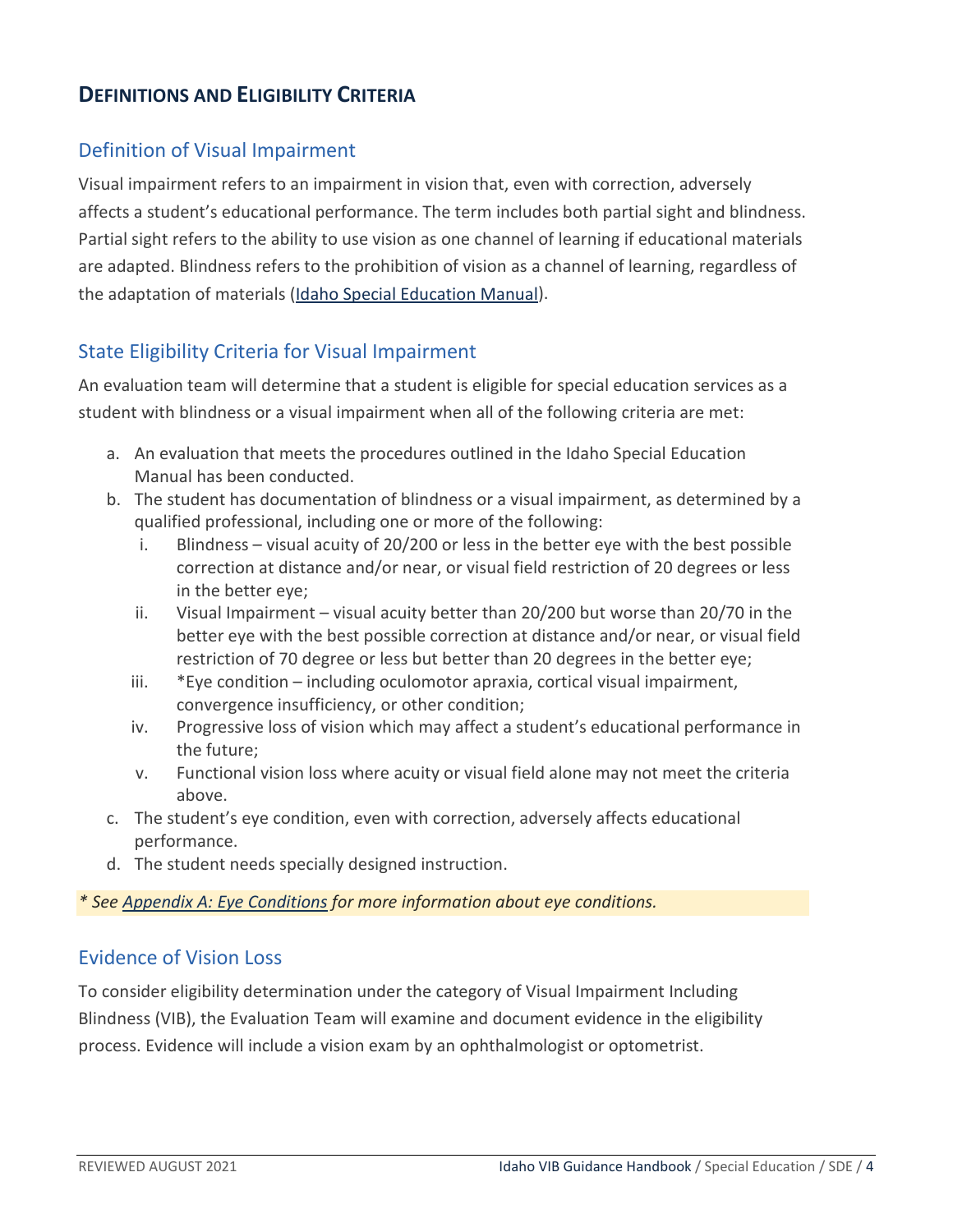# <span id="page-4-0"></span>**VIB TEAM MEMBERS**

As outlined in Chapter 4 of the [Idaho Special Education Manual,](http://www.sde.idaho.gov/sped/sped-manual/) an evaluation and/or eligibility team includes:

...the same membership as the individualized education program (IEP) team [including parents]... and other qualified professionals as needed to ensure that appropriate and informed decisions are made. The specific composition of the...team reviewing existing data will vary depending upon the nature of the student's suspected disability and other relevant factors" (p. 31).

The student's parents and a team of qualified professionals determine if a student meets criteria for special education eligibility under the VIB disability category. When considering students who are visually impaired or blind for special education eligibility, the team members listed below are required.

- Parent(s)/guardian(s) and/or adult student
- Administrator/district representative
- General education teacher
- Special education teacher
- School Psychologist
- Teacher of the Blind/Visually Impaired [can be from Idaho Educational Services for The Deaf and The Blind (IESDB) or from the school district]

Other essential team members may include those listed below.

- Orientation and Mobility Specialist
- Vocational Rehabilitation Counselor, Idaho Commission for the Blind and Visually Impaired (for students 15 and older)
- DeafBlind Specialist (if evidence indicates the student has both a hearing and a vision loss)

# <span id="page-4-1"></span>VIB Team Membership Responsibilities and Contributions

# <span id="page-4-2"></span>*Parent(s)/Guardian(s) and/or Adult Student*

The term *parent* refers to biological or adoptive parent, foster parent, a judicially-decreed guardian (does not include state agency personnel if the student is a ward of the state), a person acting in place of a parent, or a surrogate parent who has been appointed by the district. This person makes educational decisions for the student.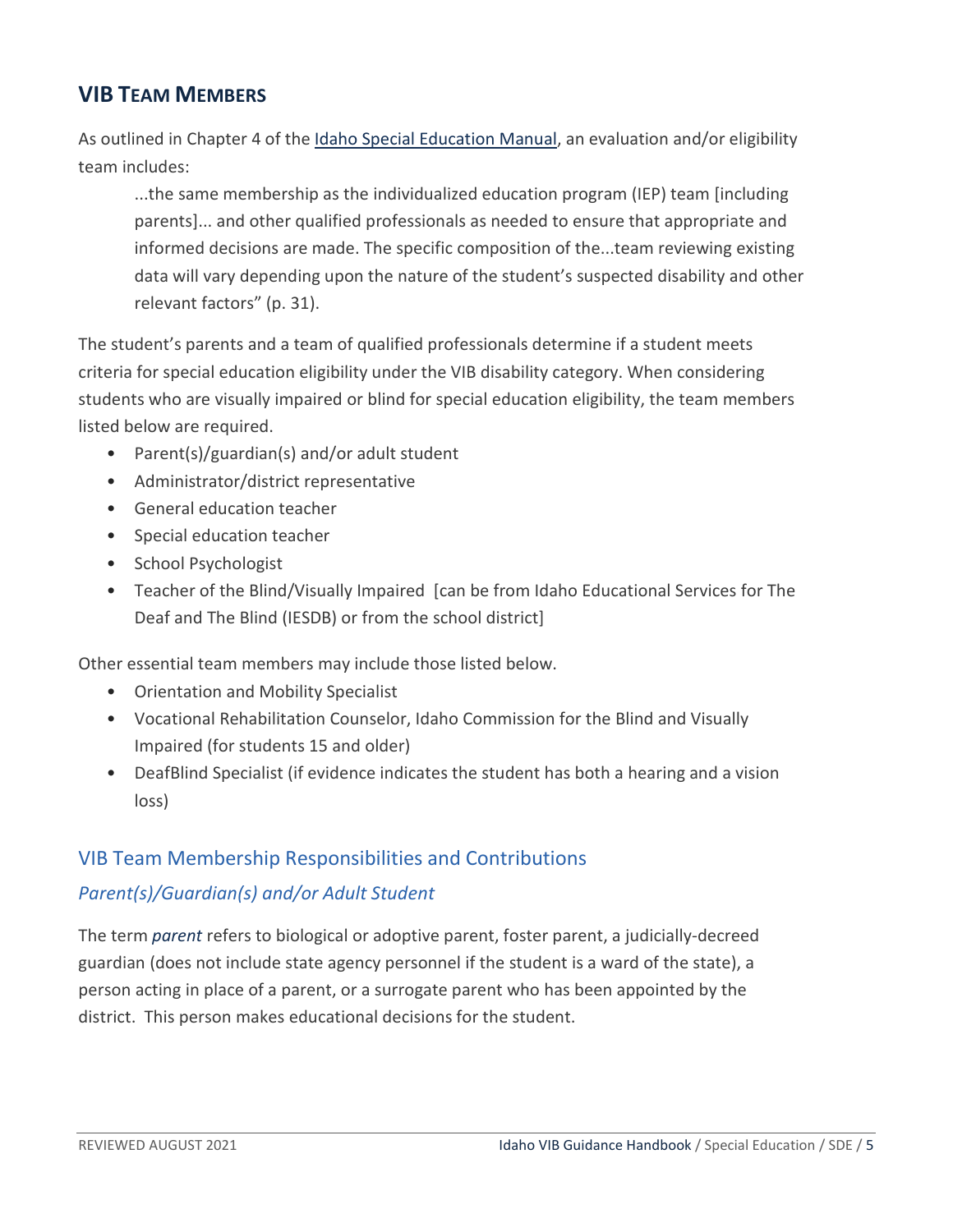An *adult student* is a student with a disability who is eighteen years of age or older to whom special education rights have transferred under IDEA and Idaho Code. The adult student makes educational decisions for him/herself.

Contributions to team decisions may include:

- Providing input on the student's strengths and needs within the area(s) of concern;
- Providing information regarding what has worked and not worked for the student in the past;
- Providing information regarding previous testing or medical information (e.g., diagnosis from physician); and/or
- Communicating and advocating high expectations for the student and school team conducting the evaluation and possibly implementing an IEP.

# <span id="page-5-0"></span>*Administrator/District Representative*

The district representative or designee must be:

- Qualified to provide or supervise the provision of special education to meet the unique needs of students with disabilities;
- Knowledgeable about the general education curriculum; and
- Knowledgeable about the availability of resources within the school and district.

Examples of the district representative include the building principal, the special education director, the district superintendent, and others who meet the criteria described above.

Contributions to team decisions may include:

- Providing information regarding the array of services available in the district;
- Representing the interests of the district and district/school personnel, including regular and special education; and/or
- Committing resources to ensure that services identified within the IEP will be provided as agreed upon by the IEP team.

#### <span id="page-5-1"></span>*General Education Teacher*

The general education teacher has knowledge and expertise about the content of the gradelevel curriculum. The teacher can also provide input on the classroom structure, environment, expectations and daily schedule.

For preschool-age students, the general education teacher may be the kindergarten teacher or an appropriate designee. Designees at the preschool level may include a care provider, Head Start teacher, or community preschool teacher if that person meets state and/or national licensing standards.

Contributions to team decisions may include: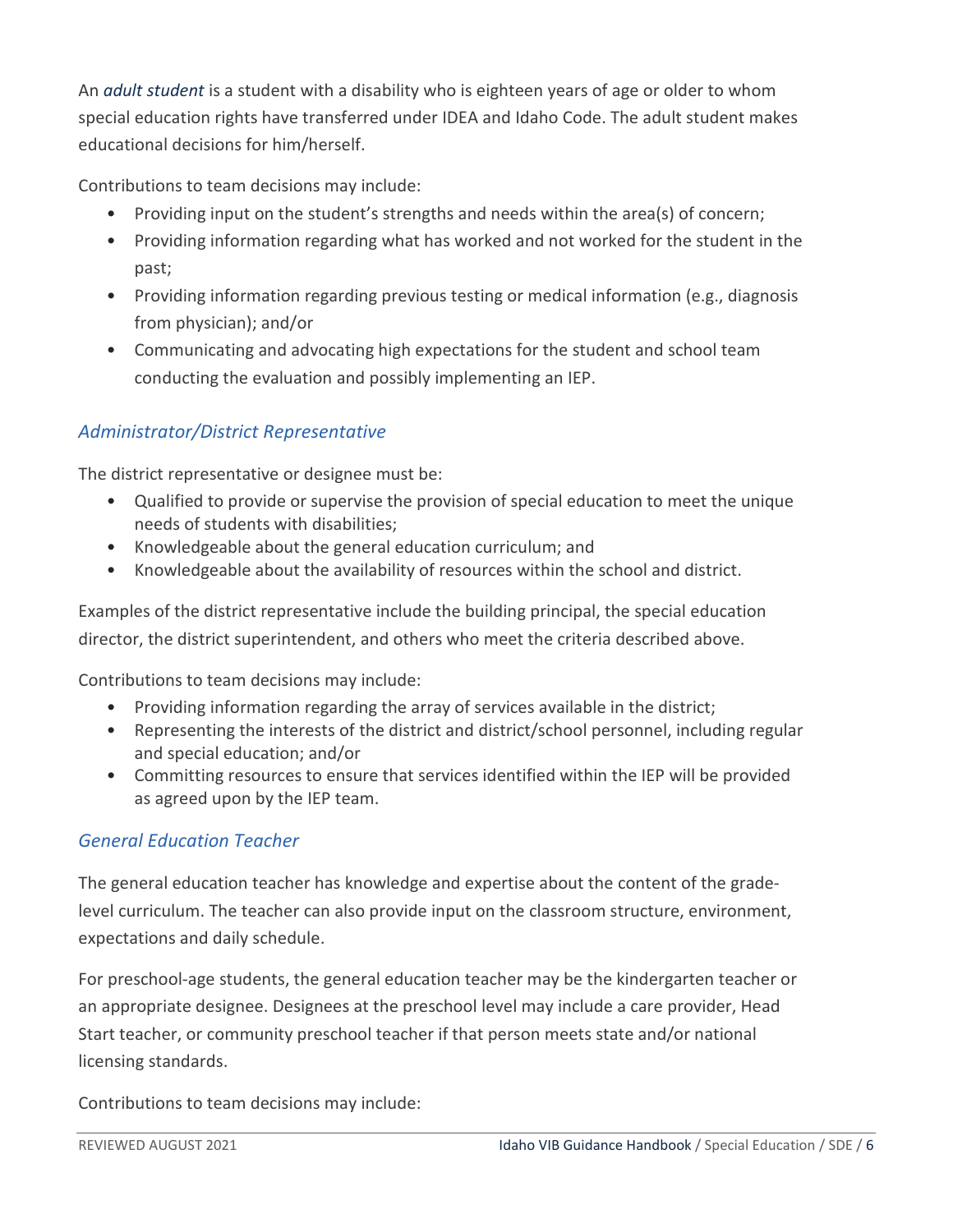- Providing information about the student's participation, performance, and interaction with his/her peers within the general education classroom;
- Sharing information regarding the general education curriculum and grade-level expectations for the student and peers; and/or
- Making recommendations about individualized learning, needed adaptations and classroom accommodations when the team is determining whether the student is experiencing an adverse effect of their disability and if specially designed instruction is required.

# <span id="page-6-0"></span>*Special Education Teacher*

The special education teacher is someone who is able to explain the results of academic assessments, instructional implications, and the recommendations of the evaluation. For students who qualify for IEP services, the special education teacher provides academic supports, as determined necessary by the IEP team.

Contributions to team decisions may include:

- Providing current information, research, student assessment and progress reporting data to guide the eligibility team in making evaluation decisions;
- Interpreting and explaining academic achievement assessment results;
- Assisting the team in using those results to determine whether the student is experiencing an adverse effect of the disability and if specially designed instruction is required; and/or
- Making recommendations regarding specialized instruction, which may include learning strategies, teaching methodology or effective accommodations within the classroom.

#### <span id="page-6-1"></span>*School Psychologist*

School psychologists need to recognize the strengths and limitations of their training and experience and engage only in practices for which they are qualified.

Contributions to team decisions may include:

- Interpreting and explaining assessment results within their area of expertise;
- Assisting the team in using those results to determine whether or not the student is experiencing an adverse effect of the disability and if specially designed instruction is required; and/or
- School psychologists should be aware of research in the field blindness, specifically relating to the reliability and validity of psychological assessment instruments, to avoid misuse. Furthermore, because of the tremendous heterogeneity within the BVI population, test developers, publishers, and other researchers are urged to specify the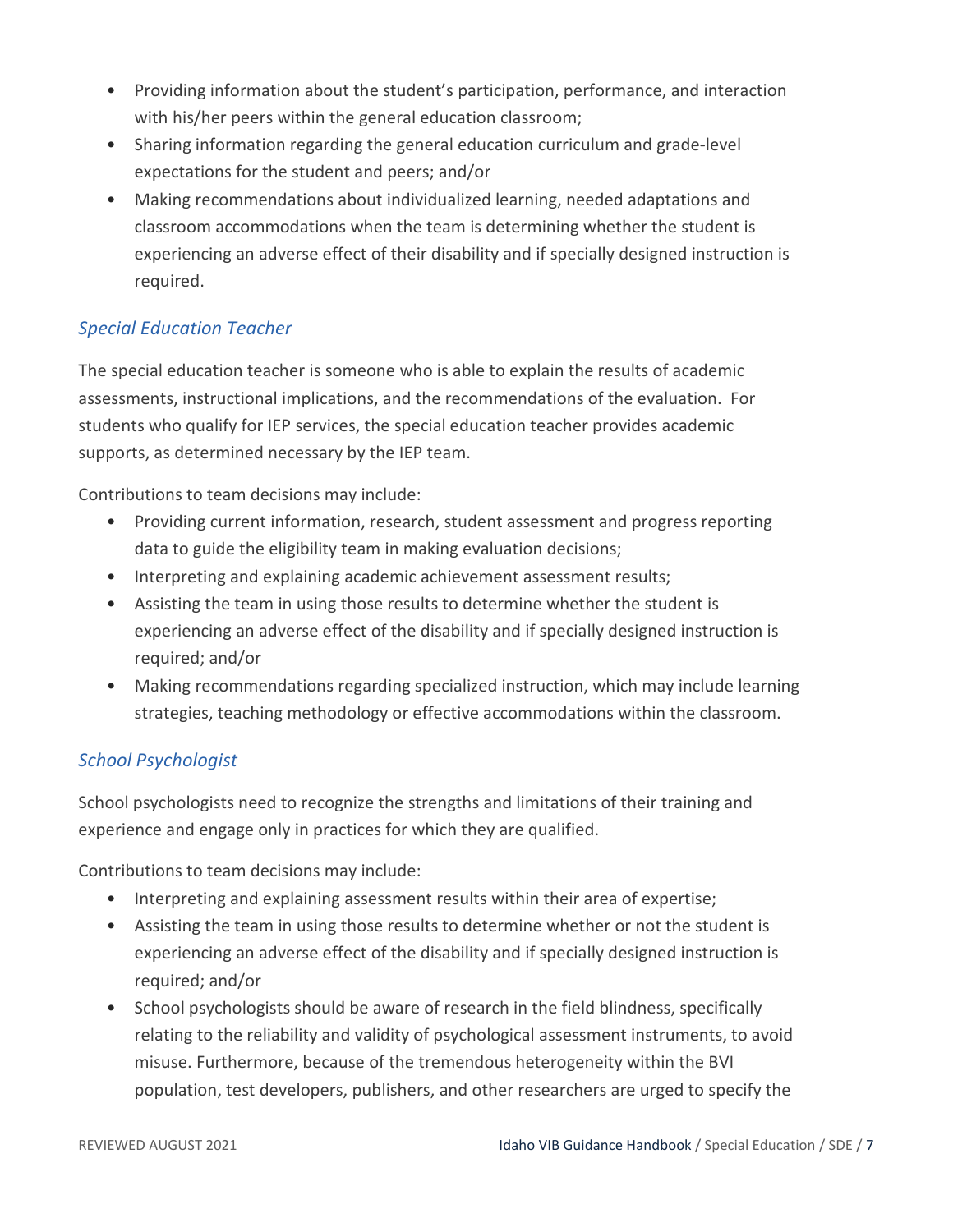significant characteristics (e.g., degree of vision loss, etiology, age of onset, etc.) of the students with Visual Impairment including Blindness.

# <span id="page-7-0"></span>*Teacher of the Blind/Visually Impaired (TVI)*

The teacher of the visually impaired/blind (TVI) is certified through the Idaho State Department of Education with a teaching endorsement specializing in visually impaired/blindness. The TVI may work for a school district or may work through IESDB as a Consulting Teacher of the Blind/Visually Impaired. IESDB provides services to children birth to 21 and has seven regional offices that cover the entire state. An agreement has been established at the state level, so obtaining consent to share information between IESDB and a school district prior to making a referral is not needed. See the [2019 Memorandum of Understanding Between the Idaho State](http://www.sde.idaho.gov/sped/public-reporting/files/interagency/2019-Memorandum-of-Understanding-MOU-IBESDB.pdf)  [Department of Education and The Idaho Bureau of Education Services for The Deaf and The](http://www.sde.idaho.gov/sped/public-reporting/files/interagency/2019-Memorandum-of-Understanding-MOU-IBESDB.pdf)  [Blind](http://www.sde.idaho.gov/sped/public-reporting/files/interagency/2019-Memorandum-of-Understanding-MOU-IBESDB.pdf) for specific details. IESDB Consulting Teachers will work with TVIs in school districts by sharing resources and information and collaborating on teaching ideas, assessments, and consultations.

Contributions to team decisions may include:

- Providing current information, research, and assist the team in interpreting eye reports;
- Participating in assessments, informal and formal testing such as: checklists, observations, and the Functional Vision /Learning Media Assessment;
- Assisting the team in using results to determine whether the student is experiencing an adverse effect of the vision loss and if specially designed instruction is required;
- Providing recommendations on how the student who is blind/visually impaired can access the school environment and incorporate skills needed to function in the community. These recommendations may include learning strategies, teaching methodology, effective accommodations within the classroom, or direct instruction in specialized skills, such as braille or technology; and/or
- Addressing the areas of the Expanded Core Curriculum. See Appendix B: The Expanded Core Curriculum for more information.

#### <span id="page-7-1"></span>*Student*

Whenever appropriate, the evaluation team should include the student with a disability. Contributions to team decisions may include:

- Providing input regarding his/her preferences, interests, strengths and needs; and/or
- Participating in assessments that the team has identified as necessary to determine eligibility for special education services.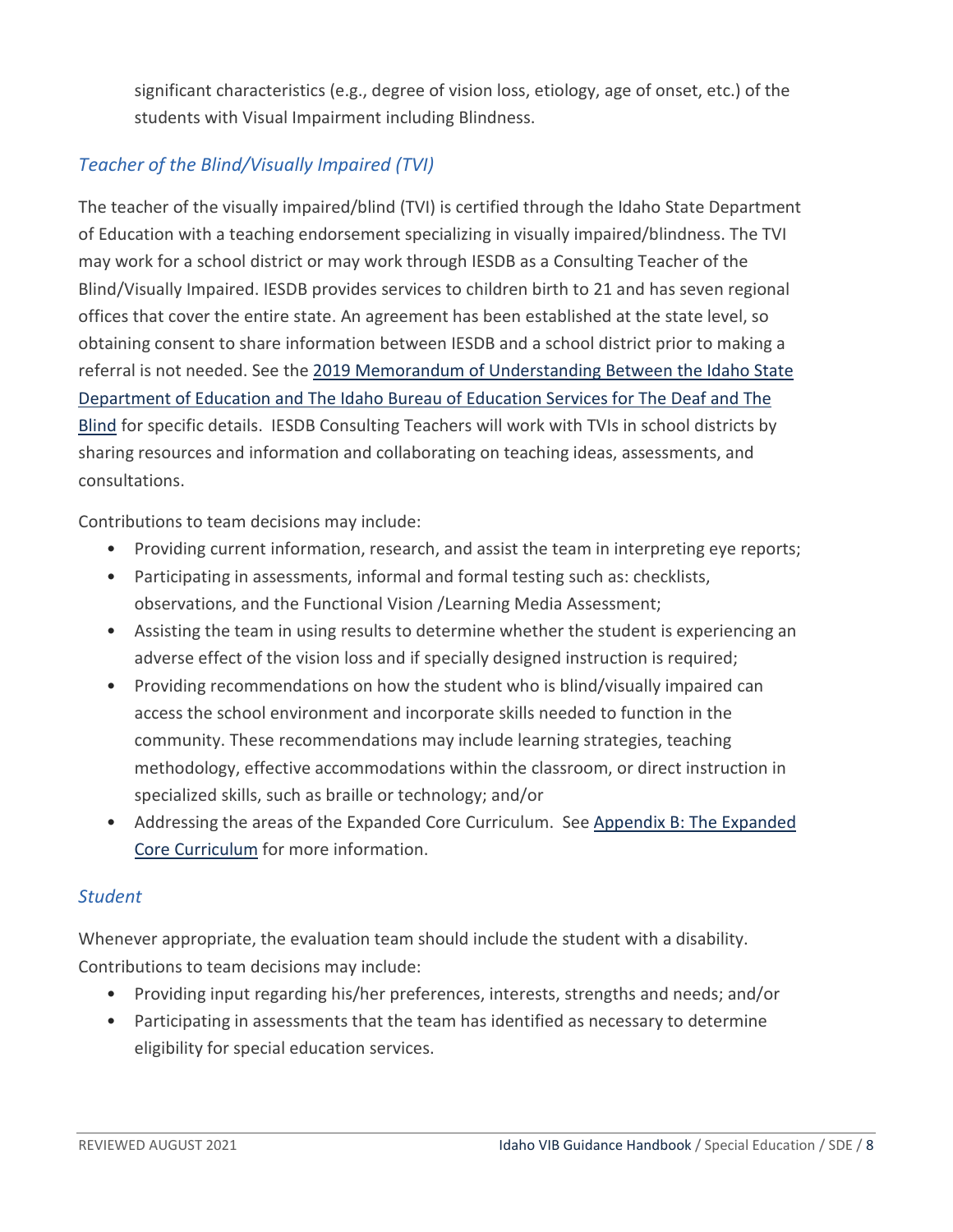# *Adapted from: [Who is On My Child's IEP Team?](https://www.pacer.org/parent/guide-to-iep/who-is-on-my-childs-iep-team.asp) (PACER Center, 2012), Minnesota's Parent Training and Information Center, PACER, Idaho Special Education Manual, Chapter 5, Section 1.*

#### <span id="page-8-0"></span>*Orientation and Mobility (O&M) Specialist*

O&M Specialists are certified in the field of orientation and mobility and trained to teach students who are blind and visually impaired to attain systematic orientation to and safe movement within the home, school, and community.

Contributions to team decisions may include assessment in the following areas, which may indicate need for direct instruction in the school and community settings, and/or consultations to the student's team:

- Spatial and environmental concepts and use of information received by the senses to establish, maintain, or regain orientation and line of travel;
- Use of the long white cane, or a service animal, as appropriate to supplement visual travel skills or as a tool for safely negotiating the environment for students with no available travel vision;
- Understanding and use of remaining vision and distance low vision aids; and/or
- Other concepts, techniques, and tools.

# <span id="page-8-1"></span>*Vocational Rehabilitation Counselor, Idaho Commission for the Blind and Visually Impaired (ICBVI)*

The ICBVI Vocational Rehabilitation Counselor works with students who are blind and visually impaired and their families to assist them in decisions concerning employment and independence after high school graduation.

Contributions to team decisions may include:

- Assist in the transition process when the student turns 15;
- Provide information on job opportunities as well as summer work experience, and work readiness workshops/camps;
- Assist in determining choices available after graduation, including college, funding sources, and training programs; and/or
- Provide information on the ICBVI Independent Living Center in Boise, as well as information in assistive technology, daily living skills, self-advocacy, and career readiness.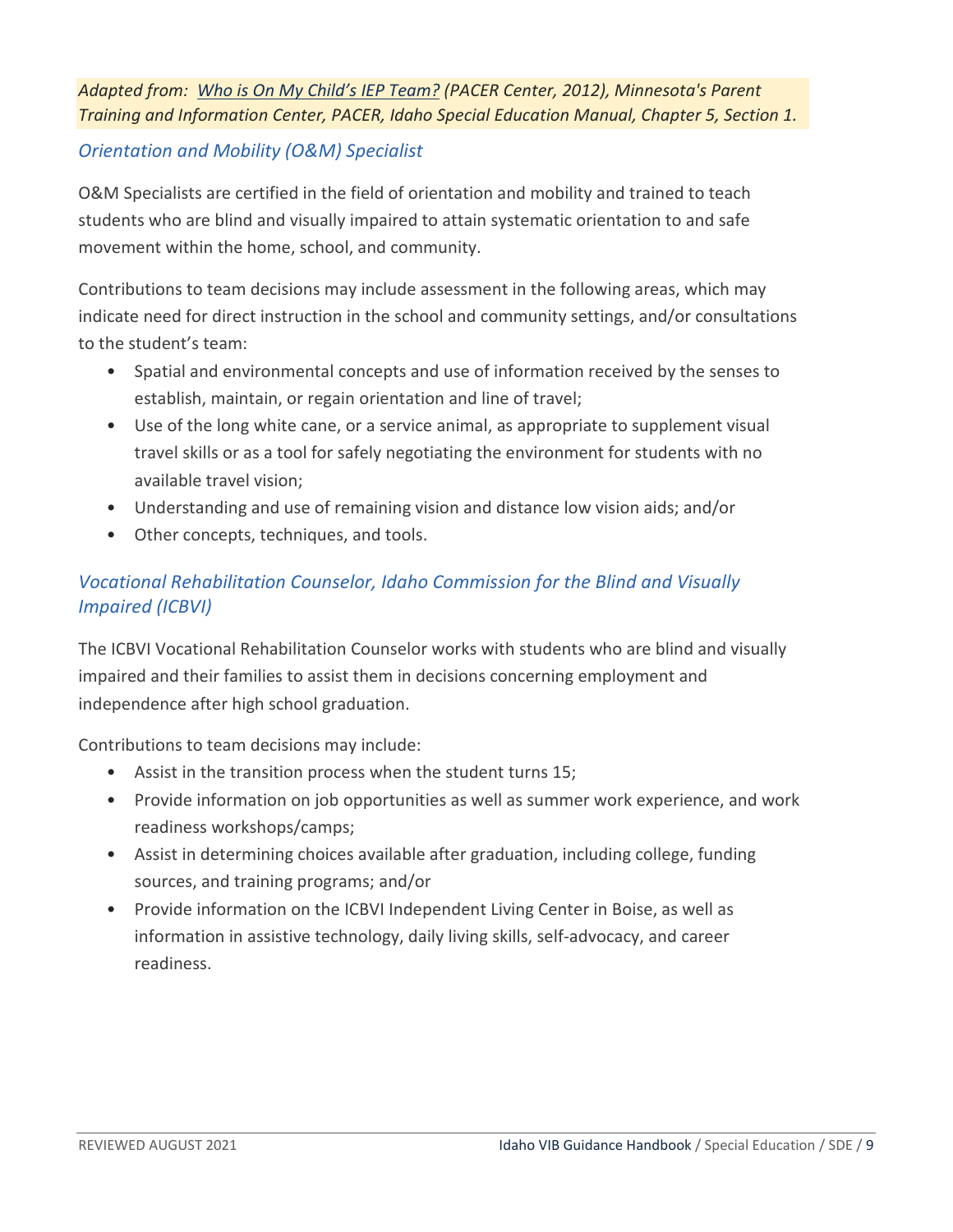#### <span id="page-9-0"></span>*DeafBlind Specialist*

The [Idaho Project for Children and Youth with Deaf-Blindness](https://idahocdhd.org/cydb/) provides statewide technical assistance to support parents, service providers, and other agencies, meeting the educational needs those who are deaf-blind.

Contributions to the team decisions may include:

- On request, the DeafBlind Specialist may observe the student in the home or at school, and offer suggestions concerning communication and accommodations in the daily routine;
- A report or summary of suggestions and recommendations can be shared with the parents and team members; and/or
- Resources can be shared with the team and parents on related workshops and online resources.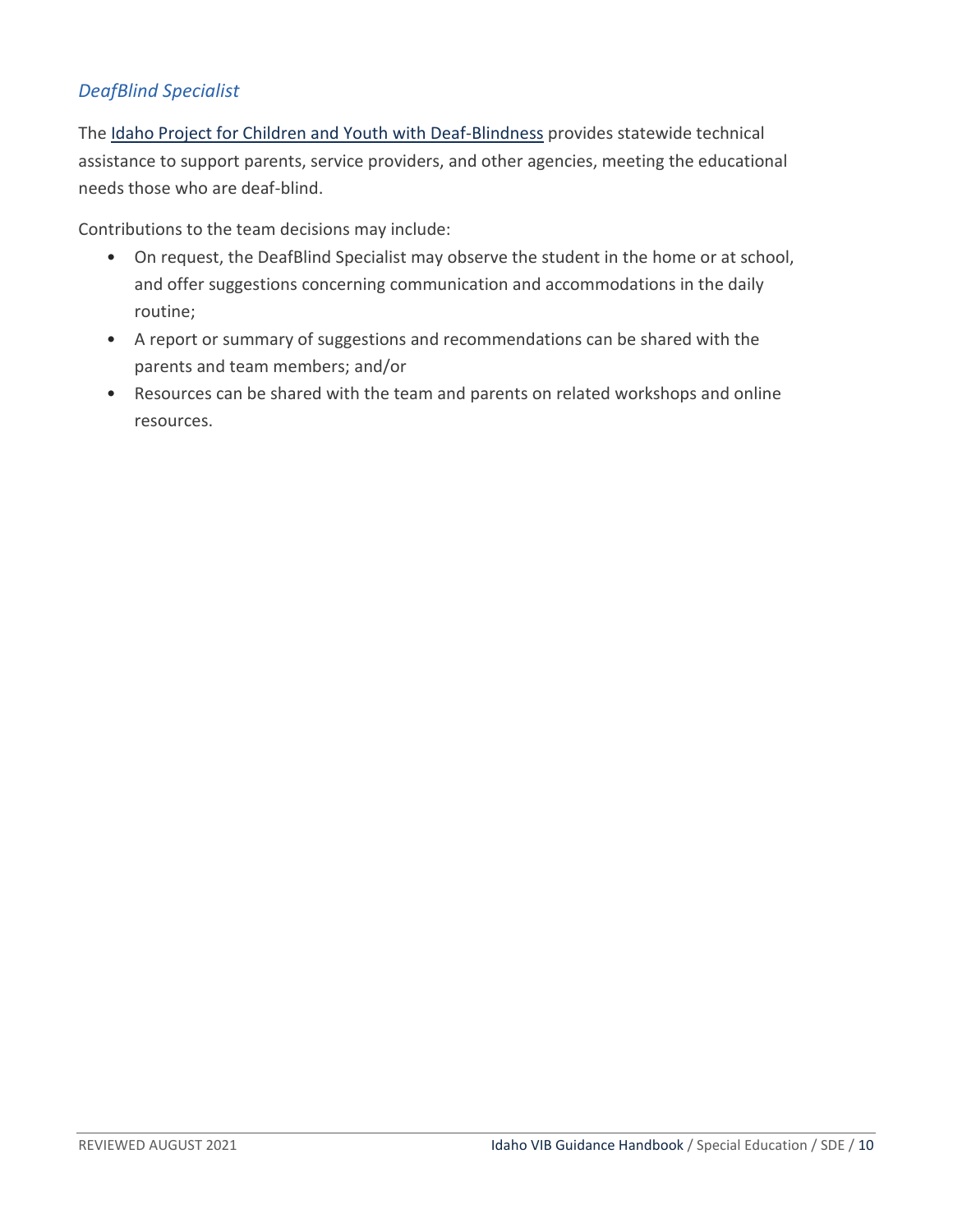# <span id="page-10-0"></span>**APPENDIX A: EYE CONDITIONS**

The eye conditions defined below are adapted and borrowed from th[e Texas School for the](https://www.tsbvi.edu/)  [Blind and Visually Impaired,](https://www.tsbvi.edu/) [Specific Eye Conditions, Corresponding Impact on Vision, and](https://www.tsbvi.edu/eye-conditions)  [Related Education Considerations](https://www.tsbvi.edu/eye-conditions) (January 2015). [Creative Commons Attribution – Non-](https://creativecommons.org/licenses/by-nc/4.0/legalcode)[Commercial 4.0 International License.](https://creativecommons.org/licenses/by-nc/4.0/legalcode)

- **Achromotopsia.** (color deficiency, colorblindness, achromacy, or rod achromacy) Cone malformation, macular deficiency, and partial or total absence of cones.
- **Albinism.** Total or partial absence of pigment, causing abnormal optic nerve development. Lenses and tinted lenses may be prescribed.
- **Amblyopia.** (previously known as Anopsia, called "lazy eye;" See strabismus) Reduced visual functioning in one eye, which causes the person to use one eye instead of both. With young children, eye exercises, occlusion or patching of one eye or surgery may help.
- **Aniridia.** A rare genetic disorder that causes absence of all or part of the iris, usually affecting both eyes.It also causes the cornea to lose clarity over time by inhibiting the stem cells that "refresh" it with new, clear epithelial cells. Aniridia is often associated with amblyopia, cataracts, the development of closed angle glaucoma, and sometimes, displaced lens, under-developed retina, and nystagmus. Contact lenses with an artificial iris, tinted spectacles, or bioptic glasses may be prescribed. Iris and stem cell implant surgeries are now possible. Hereditary aniridia is associated with Gillespie syndrome. Sporadic Aniridia may cause nephroblastoma (Wilm's tumor), and it is associated with WAGR syndrome.
- **Anophthalmia.** Absence of one or both eyeballs.Causes can be heredity, injury, or secondary to disease. Prosthetic eyes are prescribed to preserve the health of the eyelids and surrounding tissues.
- **Aphakia.** Absence of the lens. Although it can be caused by injury, aphakia is usually a result of cataract surgery. Treatments include lens implants, contact lenses, and/or glasses.
- **Astigmatism.** Irregularity in the curvature of the cornea and/or lens, which prevents light rays from being properly focused on a single point on the retina. Astigmatism commonly occurs with myopia and hyperopia. It also can be associated with albinism and keratoconus. Corrective lenses may be prescribed.
- **Buphthalmos.** (Infantile glaucoma) Enlarged eyeballs. Caused by congenital glaucoma; hereditary; onset from birth to three years; can cause enlargement and increased depth of the anterior chamber, damage to the optic disc, and/or increased diameter and thinning of the cornea; requires surgery, and blindness occurs if left untreated.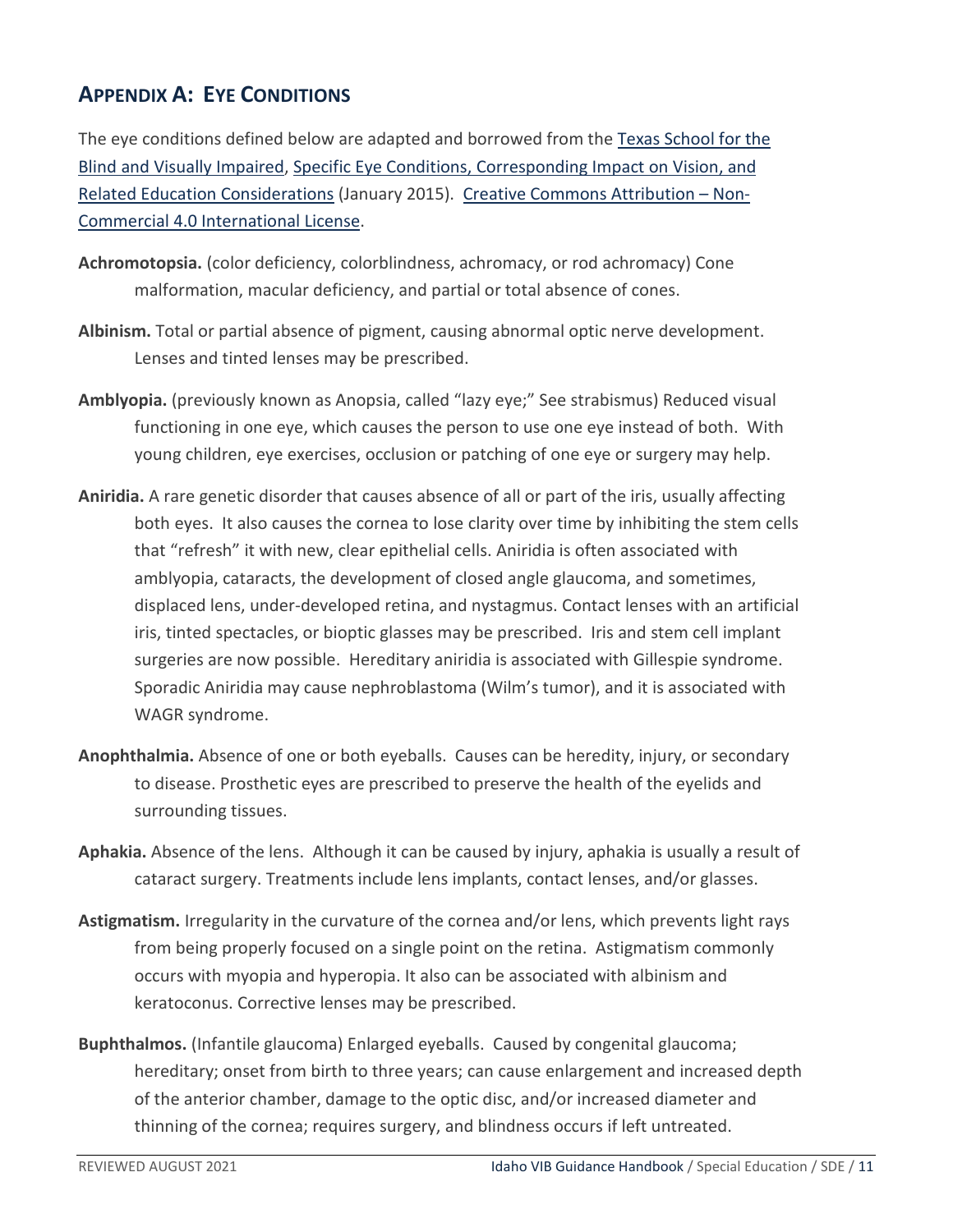- **Cataracts.** Opacity or cloudiness of the lens, which restricts passage of light to the retina; usually bilateral.Opacity increases over time until "mature" cataracts can obscure the fundus and the pupil may appear white. Mature cataracts are usually removed surgically, requiring lens implants or contact lenses.
- **Chorioretinitis.** Posterior uveitis, or an inflammation of the choroid that spreads to the retina. This can be caused by tuberculosis, histoplasmosis, or toxoplasmosis.
- **Coloboma.** Hereditary birth defect that causes a notch or cleft in the pupil, iris, ciliary body, lens, retina, choroid, or optic nerve.A "keyhole" pupil often occurs. It can be associated with refractive error, cataracts, nystagmus, strabismus, and glaucoma, later in life.
- **Convergence Insufficiency.** Vergence eye movements are responsible for turning the eyes in toward one another (convergence) while viewing near objects and turning them out away from one another (divergence) while viewing distant objects. These eye teaming skills are important for dynamic activities such as copying notes from the board, driving or playing ball sports. They are also necessary for prolonged activities such as reading and working at the computer. When the eyes don't work as a team, convergence insufficiency can result in eye fatigue, blurred vision and possible double vision.
- **Corneal Ulcers, Corneal Opacities, Corneal Scarring, Keratitis, and Interstitial Keratitis.** An open sore or scarring on any part of the cornea. It can be caused by bacteria, viruses (herpes), fungi, vitamin deficiency, injury, a hypersensitive reaction, diabetes, or severe dry eye. Superficial ulcers (called abrasions) usually heal quickly and completely, but deep ulcers cause growth of scar tissue or new blood vessels that impair vision. Corneal ulcers are usually quite painful, and other symptoms may include vision loss, squinting, and tearing (watering). Early diagnosis and treatment are crucial. With extensive scarring, a corneal transplant may be necessary. There are promising results with use of artificial corneas, which seem to be less likely to be rejected.
- **Cortical Visual Impairment (CVI).** A neurological visual disorder resulting from damage to the optic nerve and/or parts of the brain that process and interpret visual information (i.e., visual cortex). CVI is characterized by the following.
	- Specific color preference, especially for red and/or yellow
	- Attraction to movement
	- Visual field preference, especially for peripheral fields
	- Visual latency: delayed visual processing in directing gaze, identification, recognition, and/or discrimination
	- Difficulties with discrimination and interpretation of complex visual information
	- Poor visual attention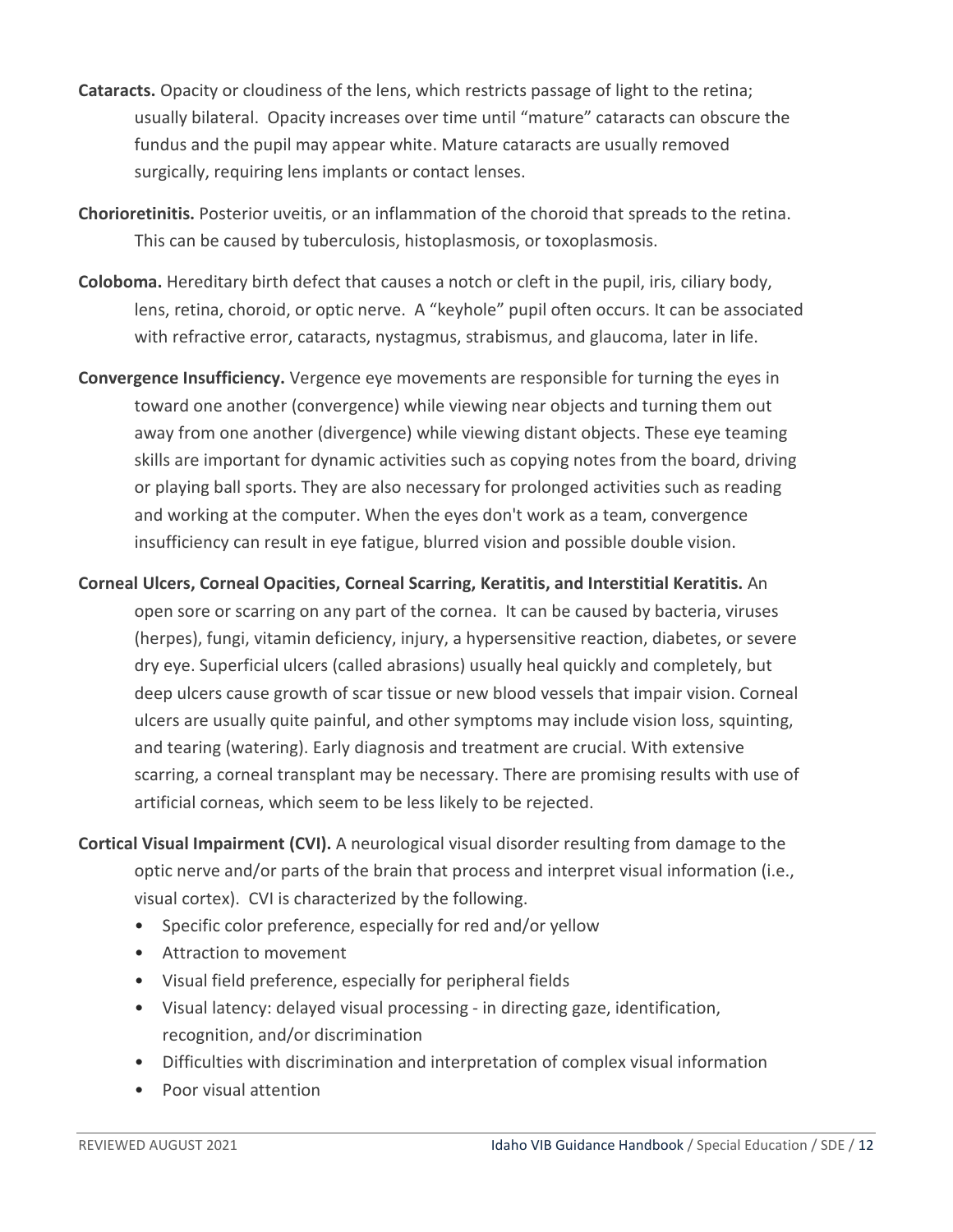- Atypical visual responses (e.g., looking at something while appearing not to look)
- May not look at an object and reach for it simultaneously (look first, then look away while reaching)
- Better visual performance with familiar objects/settings
- Unique visual features (i.e., light gazing and non-purposeful gaze)
- **Diabetic Retinopathy.** Changes in the blood vessels of the retina, causing hemorrhaging in the retina and vitreous. It is caused by juvenile or type 2 diabetes. It may lead to retinal detachment and blindness.
- **Diplopia.** Muscular defect that restricts the ability of the eyes to work together.It causes double vision, as the image from one eye is imposed on the image from the other eye. Left untreated, this condition can develop into amblyopia. Corrective lenses may be prescribed.
- **Dislocated Lens.** The lens is not in its natural position.It is sometimes associated with coloboma, Marfan's syndrome, or Marchesani's syndrome. Also, it may be associated with diplopia or cataracts.
- **Enucleation.** The anterior chamber or the entire eyeball is surgically removed from the orbit (eye socket).Prosthetic eyes or scleral shells are usually recommended.
- **Esophoria, Esotropia, Exophoria, and Exotropia.** (See "strabismus")
- **Glaucoma.** An eye disease which causes increased pressure in the eye because of blockage in the normal flow of the fluid in the aqueous humor. Causes include changes in the lens or uveal tract, trauma, reaction to a medication, surgical procedures, and heredity. Eye pain and headaches are associated with glaucoma. Prescription eye drops to reduce pressure must be used regularly, and surgery may be necessary. Untreated, glaucoma can lead to degeneration of the optic disk and blindness.
- **Hemianopia (hemianopsia).** Blindness or impaired vision in one half of the visual field in one or both eyes. If both eyes are affected, vision loss may occur on the same side in both nasal fields, or in both temporal fields. Visual acuity in the unaffected field(s) remains unchanged. Hemianopia can be caused by stroke, other brain trauma, tumors, infection, or surgery.
- **Hyperopia (Farsightedness).** A refractive error in which the focal point for light rays is behind the retina. It is caused by the eyeball being too short from front to back. Corrective lenses are usually prescribed.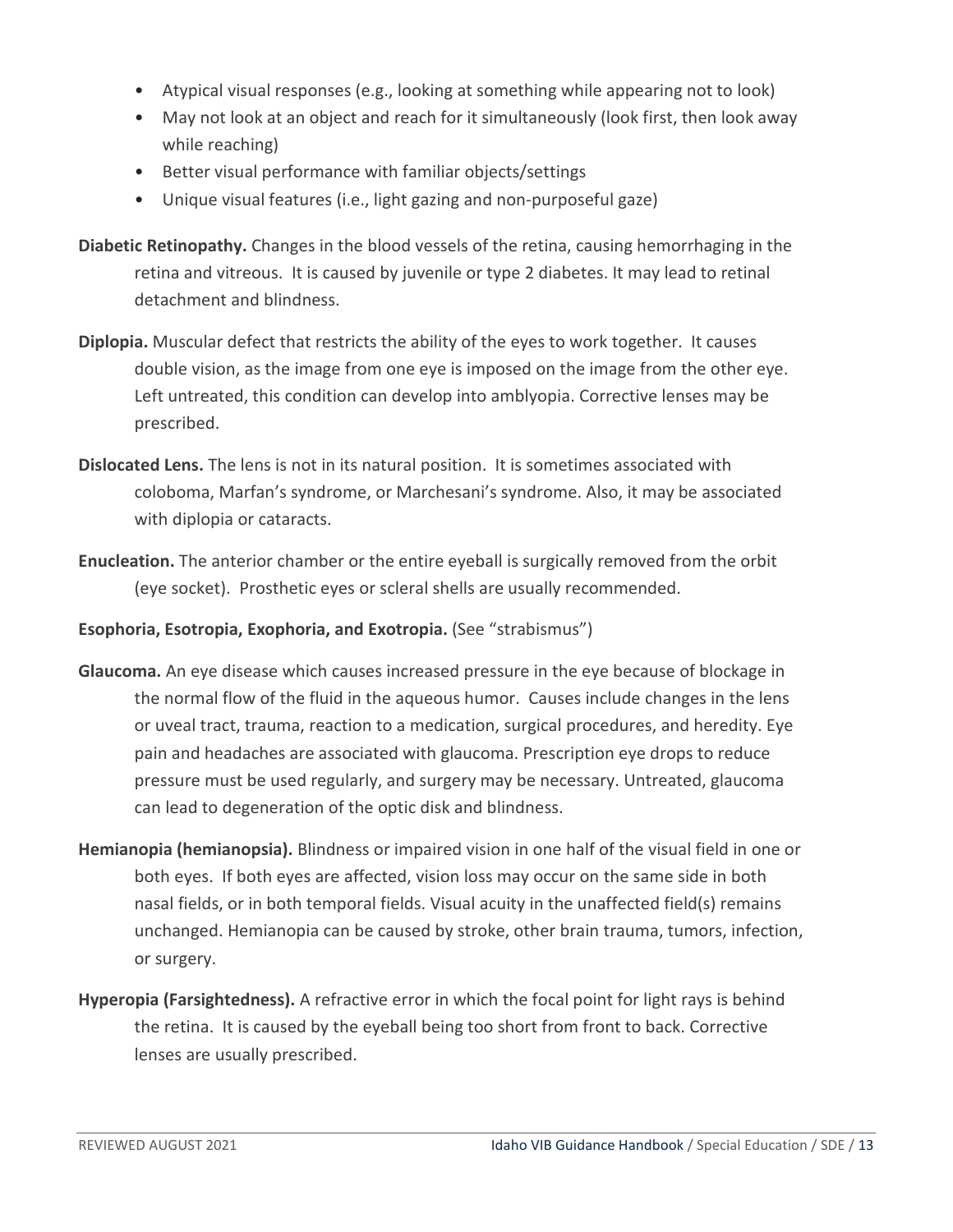- **Keratoconus (KC).** Degenerative disorder in which the cornea thins and takes on a conical shape. Keratoconus is often bilateral but not symmetrical, so vision may be significantly better in one eye than the other. Vision deteriorates at varying rates (sometimes quite rapidly), and plateaus of stable vision can occur. Although it seems to be hereditary, keratoconus is typically diagnosed in adolescence. It is sometimes associated with retinitis pigmentosa, Down's syndrome, Marfan's syndrome, and aniridia. Treatments include prescription lenses and various surgeries: intrastromal corneal ring segments, cross-linking, mini asymmetrical radial keratotomy, and corneal transplants. There are promising results in transplants with use of artificial corneas, which seem to be less likely to be rejected.
- **Leber's Congenital Amaurosis (LCA, Leber's Congenital Amaurosis).** A rare hereditary disorder that leads to degeneration of the macula. LCA becomes evident within the first few months of life. Progressive central field loss can occur, although vision is generally stable. LCA is a subset of retinitis pigmentosa with at least thirteen described types that are distinguished by genetic cause, patterns of vision loss, and associated eye conditions. Nystagmus, keratoconus, photophobia, extreme hyperopia, and sluggish (or absent) pupillary response to light are often present with LCA. Excessive rubbing of eyes (also poking or pressing) is a characteristic behavior.
- **Macular Degeneration (Macular Disease, Congenital Macular Disease, and Age-Related Macular Degeneration).** Progressive (degenerating) damage to the central part of the retinal cones. The dry form involves yellow deposits (cellular debris) on the macula and eventually, thinning of cells in the macula, which leads to tissue death. In the wet form, there is abnormal growth of blood vessels in the choroid underneath the macula. These blood vessels leak blood and fluid into the retina, causing distortion, blind spots, loss of central vision, retinal scarring, and risk of retinal detachment. Macular degeneration is the leading cause of blindness in people over sixty, but it also can occur in children below age seven. Factors contributing to the development of the disease include heredity, diabetes, head injury, nutritional deficits, high cholesterol, smoking, and exposure to sunlight without eye protection. There is no cure, but treatment can slow progress of the disease. Treatments include nutritional supplements, laser therapy, and medication.
- **Microphthalmia (Microphthalmos, nanophthalmia, nanophthalmos).** A hereditary, developmental disorder that causes one or both eyes to be abnormally small. It may occur with other congenital abnormalities such as clubfoot, additional fingers or toes, webbed digits, polycystic kidneys, and cystic liver. This disorder can be associated with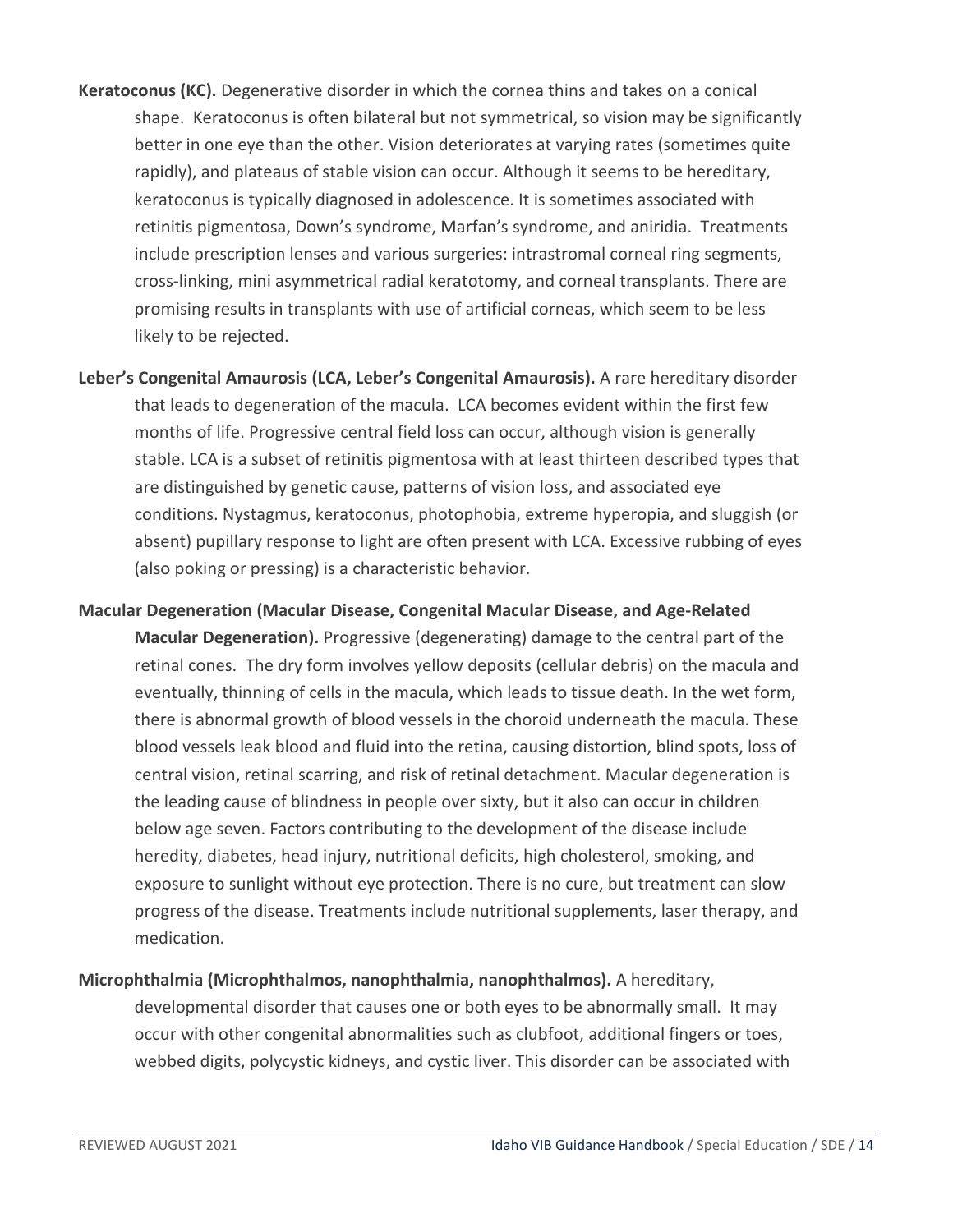Patau Syndrome, Triploid Syndrome, or Wolf-Hirschhorn Syndrome. It may result in cataracts, glaucoma, aniridia, and coloboma.

- **Myopia (Simple and Degenerative Myopia, nearsightedness).** A refractive error in which the image of a distant object is formed in front of the retina and cannot be seen distinctly; eyeball is elongated from front to back. Degenerative myopia is progressive, causing increasingly severe nearsightedness, so that visual acuity often cannot be corrected to normal with lenses. It can lead to retinal detachment, choroidal hemorrhages, reduced central vision, opacities in the vitreous, macular swelling, and cataracts. Treatments include corrective lenses and LASIC surgery.
- **Nystagmus.** Involuntary eye movements, which can be horizontal, vertical, circular, or mixed. Causes can be heredity, neurological disorders, toxicity, pharmaceutical drugs, alcohol, inner ear disturbance, or unknown. Nystagmus can be increased by stress, spinning, and rhythmic movements.
- **Optic Atrophy (Optic Nerve Atrophy).** Hereditary or acquired damage to the optic nerve that limits or stops transmission of visual information from the eye to the brain. It is evidenced by a pale optic disc and reduced pupillary response. Acquired optic atrophy can be caused by disease, pressure on the optic nerve, trauma, glaucoma, or toxicity. Type 1 optic atrophy is progressive.
- **Optic Nerve Hypoplasia (ONH).** ONH and Septo-Optic Dysplasia (SOD) are related disorders of early brain development. ONH is a congenital, non-progressive condition in which the optic nerve is under-developed and small. It may affect one or both eyes, and when both are affected, side-to-side nystagmus is frequently present. During the first few years of life, vision may improve as the brain continues to develop. The incidence of strabismus is increased with ONH. It is one of the three defining characteristics of Septo-Optic Dysplasia, which is also called DeMorsier's Syndrome. Learning disability, autism, cerebral palsy, and intellectual developmental delays can occur with ONH and SOD. Possible causes include young maternal age, genetic mutation, fetal alcohol syndrome, trauma, and viral infection.
- **Photophobia.** Abnormal sensitivity to any type of light. It is usually associated with an eye disease or disorder (e.g., iritis, ocular albinism, aphakia, aniridia, dislocated lens, cataracts, glaucoma, etc.). However, many people experience mild photophobia that is unrelated to another eye condition. Other causes include corneal inflammation, some medications, and eye injuries. Severe photophobia can be quite painful, even in relatively dim light.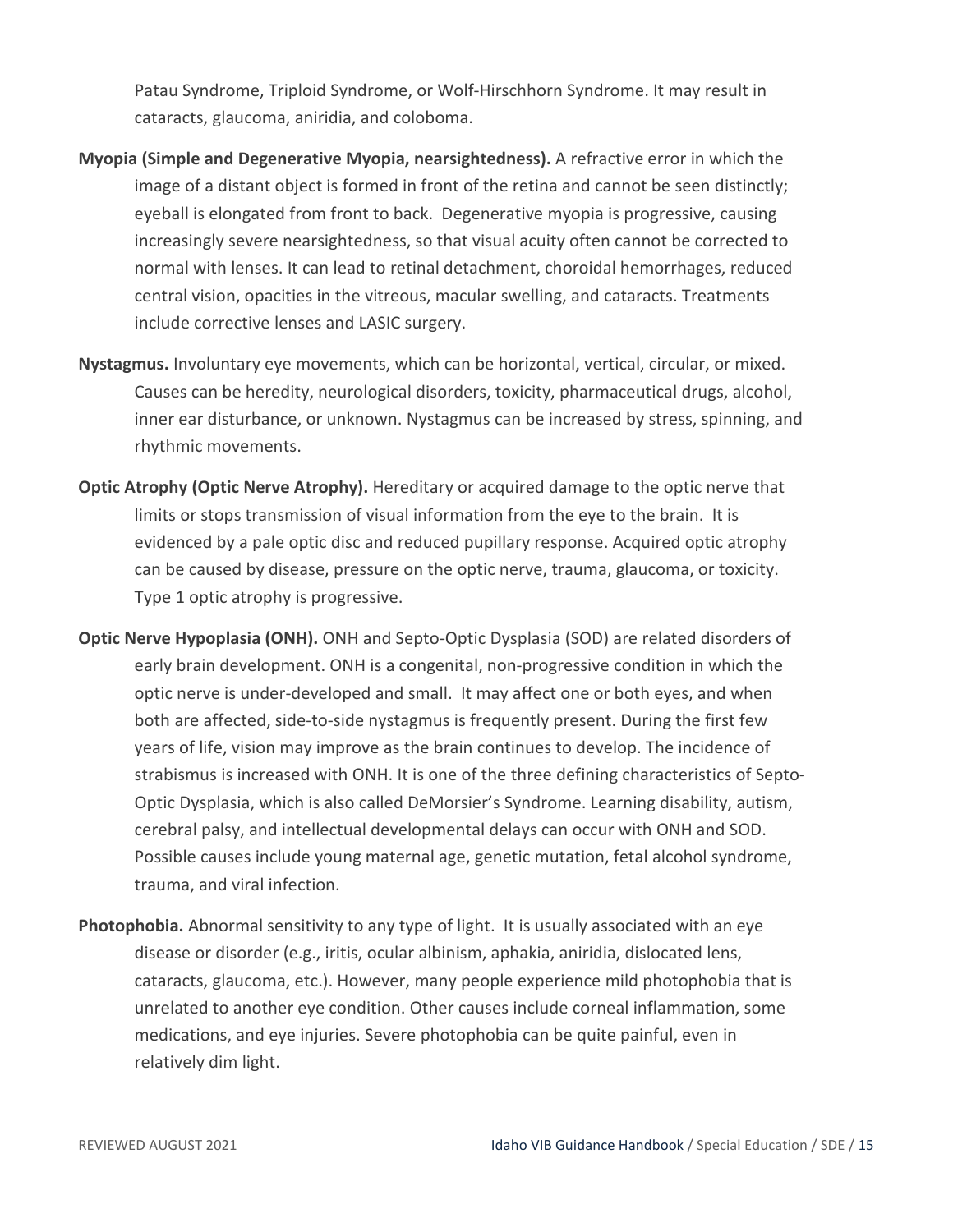- **Presbyopia.** The gradual loss of flexibility of the lens that occurs with age. It results in an inability of the eye to focus at near distance. Presbyopia generally begins to noticeably affect visual functioning around age 40, and people often need prescription lenses by age 45. Options for prescription lenses include glasses for near-distance tasks, bifocals, transition lenses, and monovision contact lenses. Vision also can be corrected by reshaping the cornea using lasers (LASIK), radio waves (conductive keratoplasty - CK), or gas bubbles (IntraCor). Other surgical treatments include artificial lens implants, corneal inlays, and corneal overlays.
- **Ptosis.** Drooping (sagging) of the eyelid. It may affect upper and/or lower lids and one or both eyes. Ptosis is usually due to weakness of the muscles that control the eyelids, damage to the nerves that control these muscles, or very loose skin of the upper eyelids. Commonly associated with the aging process, ptosis also can be congenital and hereditary, or caused by injury or disease. A ptosis crutch may be prescribed to elevate the eyelid. Medications may be prescribed for those who have myasthenias gravis. Children with severe ptosis need eyelid lift surgery early in life to insure normal visual development and to prevent amblyopia.
- **Retinal Detachment.** An emergency situation in which parts of the retina pull away from the underlying tissue that nourishes it and from the supporting structure of the eye. Detachments can be repaired if treated within 24-72 hours, but detached parts deteriorate rapidly. Any detachment endangers the entire retina. Detachments are caused by retinal tears, fluid under it, or shrinkage of the vitreous. These conditions may be due to injury, inflammatory eye disorders, advanced diabetes, degenerative myopia, and other retinal disorders.
- **Retinitis Pigmentosa (RP).** A group of hereditary disorders causing degeneration of the retina. It is characterized by progressive loss of vision and reduction of visual fields, usually from the periphery inward. However, in some cases, central vision is affected first. RP may be associated with Usher's syndrome, Leber congenital amaurosis, Laurence-Moon Biedl, and Bassen-Kornzweig syndrome.
- **Retinoblastoma.** A rare type of cancer in which malignant cells grow in the retina. It usually develops in early childhood. The majority of children who develop this cancer have mutations only in eye cells (non-germinal). They will not pass on the mutation, and usually, retinoblastoma develops only in one eye. When the mutation occurs in all body cells (germinal retinoblastoma), the disease is hereditary. These children are more likely to develop retinoblastoma in both eyes, pineal brain tumors (trilateral retinoblastoma), and other forms of cancer anywhere in the body. Current treatments include surgery,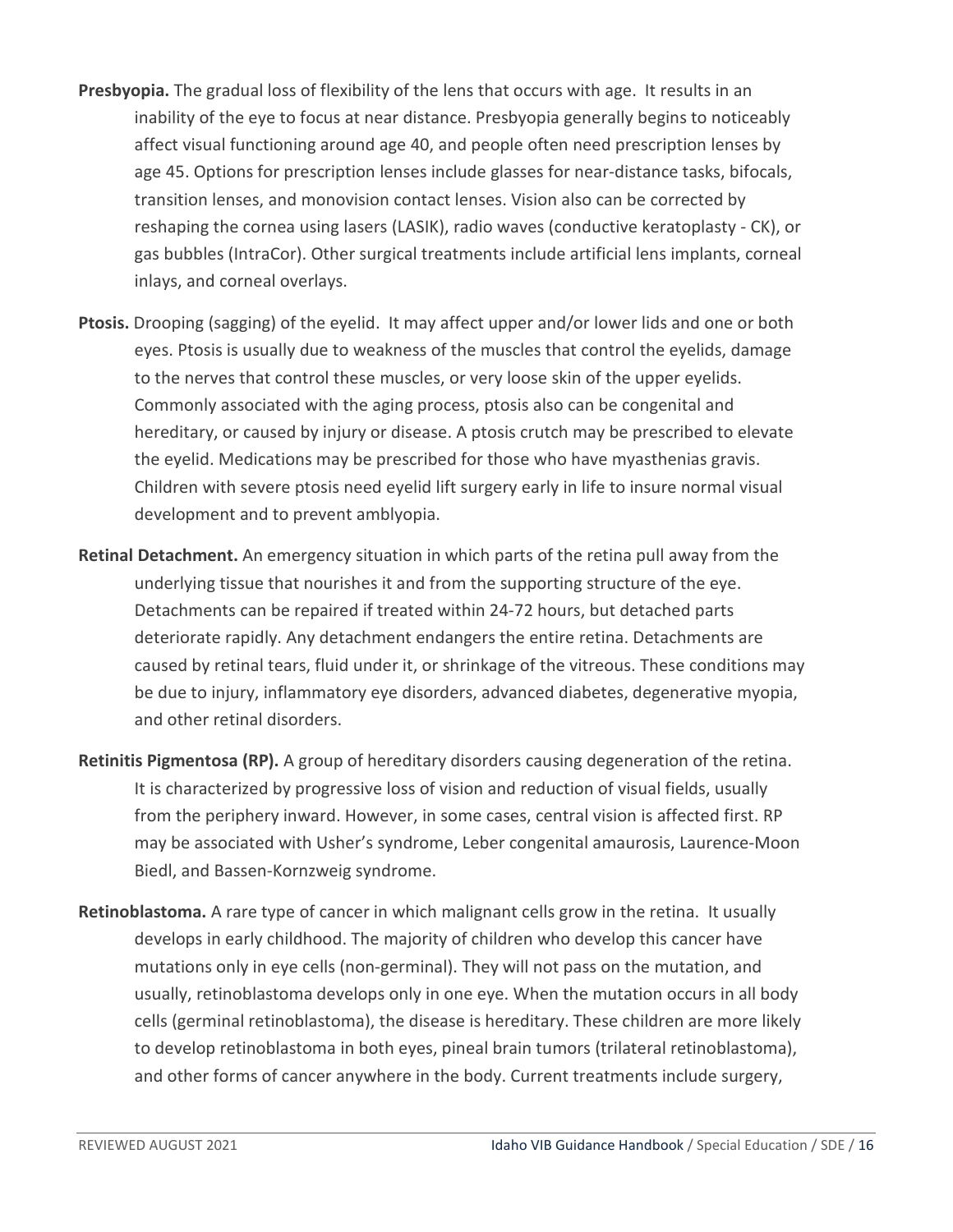radiation, and chemotherapy. Retinoblastoma can become life threatening if the tumor extends beyond the eye, so enucleation is frequently necessary.

- **Retinopathy of Prematurity (ROP, retrolental Fibroplasia).** Incomplete development of the blood vessels of the retina. It occurs in premature infants. The vessels also may grow abnormally from the retina into the back of the eye. They may bleed into the eye, scar tissue may develop, and retinal detachment may occur. The major risk factors are degree of prematurity and low birth weight. There are five stages of ROP, ranging from mildly abnormal blood vessel growth in stage one to retinal detachment in stage five. ROP may be associated with other issues caused by incomplete development. Lasers or freezing (photocoagulation and cryotherapy) may be used to stop the abnormal blood vessels from continuing to grow. Also, surgery may be done to reattach the retina.
- **Scotoma (pl. scotomata, scotomas).** A portion of the visual field that is blind or partially blind and surrounded by relatively normal vision, depending on the presence of other eye conditions. Scotomas can occur in any part of the visual field. They can be caused by retinal disorders, tumors, stroke, or traumatic brain injury.
- **Strabismus (muscle imbalance).** Abnormal alignment of the eyes; an inability to look at the same point in space with both eyes at the same time. It can be caused by a defect in the extra-ocular muscles or in the part of the brain that controls eye movement. It can be hereditary, and it may be associated with brain tumors, cerebral palsy, Down syndrome, extreme farsightedness, cataracts, or having much better vision in one eye than in the other. Strabismus includes:
	- Phorias muscle imbalances that are controlled by the brain's efforts toward binocular vision. Not always present, they tend to manifest when the person is tired.
	- Tropias observable deviations that the brain cannot resolve. They are always present.
	- Eso turned inward/nasal (esophoria and esotropia)
	- Exo turned outward/temporal (exophoria and exotropia)
	- Hyper turned upward (hyperphoria and hypertropia)
	- Hypo turned downward (hypophoria and hypotropia)

Treatments can be effective for young children: eye exercises, occlusion of the better eye, medications, and surgery. Prismatic glasses may be prescribed to increase field of vision.

# **Toxoplasmosis.** Congenital or acquired inflammation of the retina and choroid (retinochoroiditis), which can cause retinal scarring. Toxoplasmosis is caused by infection with the toxoplasma parasite found in animal feces and unpasteurized milk.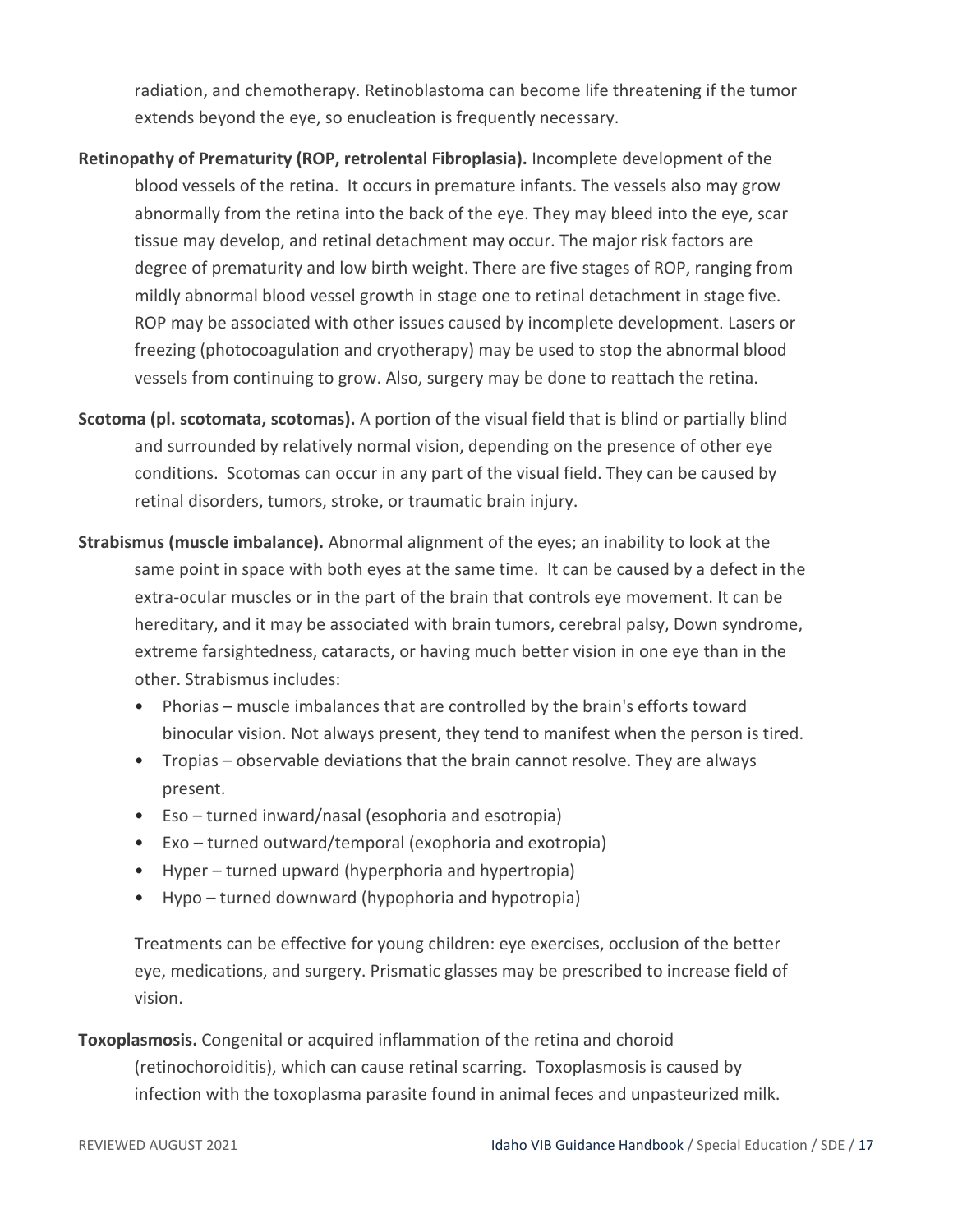Unborn babies are most vulnerable to the infection, and it can cause damage to the brain, eyes, or other organs. Treatments include anti-inflammatory medications, photocoagulation (laser) therapy, and cryotherapy (freezing).

- **Trachoma.** A contagious bacterial infection of the eyes and eyelids, causing scarring and buckling of the eyelids. This causes the eyelashes to turn under, which leads to corneal scarring. Repeated and prolonged infection causes permanent visual impairment and blindness. Trachoma is spread through direct contact with secretions from the eyes, eyelids, or nose of an infected person. It is the leading cause of preventable blindness worldwide.
- **Uveitis.** Inflammation of the uveal tract (middle layer of the eye), which consists of the iris, choroid, and ciliary body. The most common form affects the iris, and it may be called anterior uveitis or iritis. The cause may be unknown. Known causes include autoimmune disorders, infection, toxoplasmosis, tuberculosis, and histoplasmosis. Complications can cause glaucoma and damage to the retina or cornea, leading to permanent vision loss.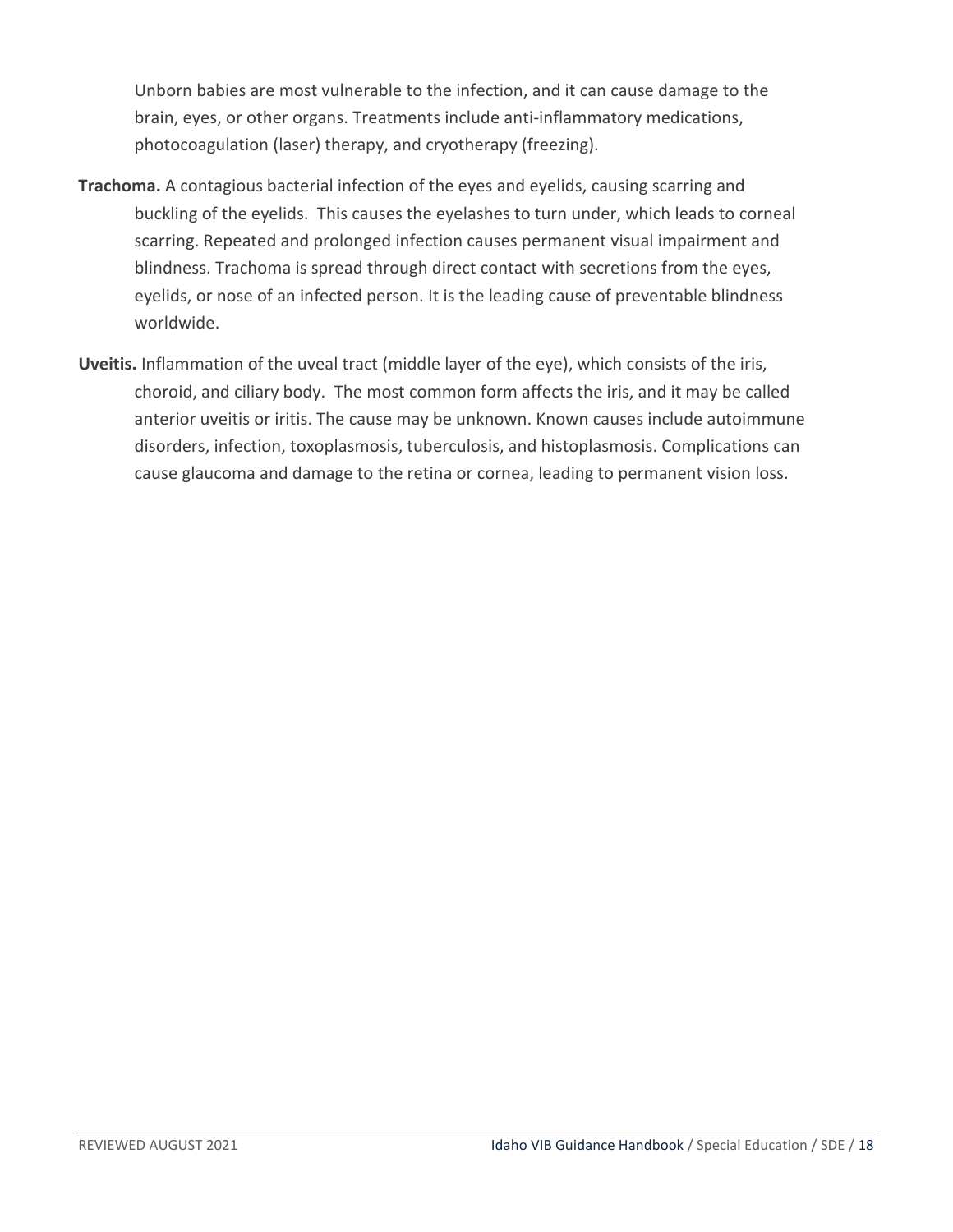# <span id="page-18-0"></span>**APPENDIX B: THE EXPANDED CORE CURRICULUM**

The following information regarding the Expanded Core Curriculum (ECC) for students with visual impairments is adapted from a flyer published by the Texas School for the Blind and Visually Impaired entitled: [What is the Expanded Core Curriculum?](https://www.tsbvi.edu/math/3973-ecc-flyer) 

#### <span id="page-18-1"></span>Assistive Technology Skills

Assistive technology (AT) allows students who are blind or visual impaired to access the general curriculum, increase literacy options, and enhance communication. A variety of high- and lowtech assistive technology tools and software has been designed specifically for learners with visual impairments who require specialized instruction.

These devices/software include, but are not limited to:

- Electronic braille notetakers;
- Colored transparencies;
- Tactile symbols;
- Calendar systems;
- Video magnifiers;
- Screen reader software;
- Screen enlarging software;
- Braille displays;
- Auditory access to printed materials; and
- Magnification devices.

#### <span id="page-18-2"></span>Compensatory Skills

Compensatory skills are needed to access the general curriculum. This includes learning experiences such as concept development, spatial understanding, study and organizational skills, speaking and listening skills, and any adaptations necessary for accessing all areas of the existing core curriculum, to include access to printed materials. Examples include: Braille, abacus, talking books, digital calendar for assignments, etc.

A student's communication needs vary depending on the degree of functional vision, effects of additional disabilities, and the task to be completed. Learners with deaf-blindness and other disabilities may use alternative communication systems such as tactile sign language, symbol or object communication, augmentative communication devices, or calendar boxes.

**Specialized instruction in concept development may be of significant importance when visual observation is limited.** These learners benefit from instruction offered with specific and sequential hands-on, sensory-based lessons to build a broad base of experiences. In the higher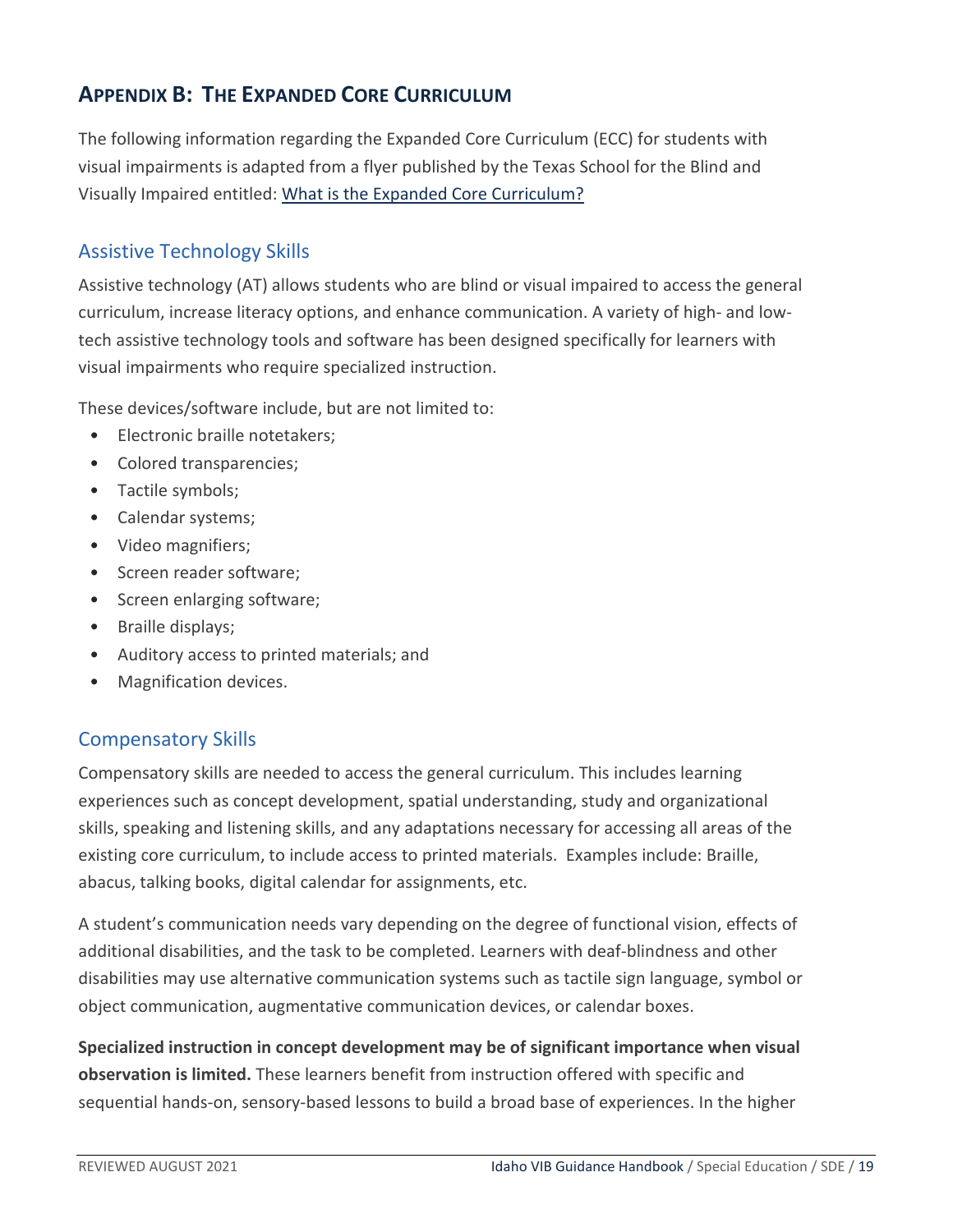grades, many mathematical, geographical, and scientific concepts must be taught with adapted materials and strategies for students who are unable to learn from pictures and visual diagrams. **A learner with little or no vision may have fragmented understandings of the world without systematic tactile exploration and clear, verbal explanations.** Some concepts are fully visual, such as colors, rainbows, clouds, and the sky. Some are too large to experience completely, such as buildings, mountain ranges, and oceans. Other items are too tiny or too delicate to understand through touch, including small insects, a snowflake, or an item under a microscope. Some items are inappropriate to explore through touch such as wild animals or toxic substances. Due to these challenges with direct exploration, the resulting fragmented concepts can impede social, academic, and vocational development.

Learners with visual impairments need systematic instruction to learn efficient use of their senses. Instruction in visual efficiency must be individually designed and may include:

- Using visual gaze to make choices;
- Tracking car movements when crossing the street;
- Responding to visual cues in the environment; and/or
- Using optical devices, such as magnifiers and telescopes.

For most learners with visual impairments, an increased reliance on tactual skills is essential for learning and should be considered as part of IEP development. A concept that may be readily captured at a glance by a sighted student, such as relative size, may require more detailed hands-on interaction and repetition to be tactually understood by a learner who is blind or visually impaired.

*Systematic instruction in auditory skills may be needed for successful mobility and to help students learn to effectively use their hearing to respond effectively to social cues, travel safely in schools and across streets, learn from recorded media, and use echolocation (the use of sound waves and echoes to determine where objects are in space) for orientation.*

#### <span id="page-19-0"></span>Career Education

Learners with visual impairments learn about work and career options through parents, friends, community members, and, more formally, through the secondary transition process at school. Opportunities to explore their strengths and interests in a systematic, well-planned manner are provided through the IEP process.

Career exploration and subsequent training may include:

- Acquisition of specialized skills and equipment;
- Understanding how to request and develop natural supports in the workplace; and
- Understanding how to compete in the job market.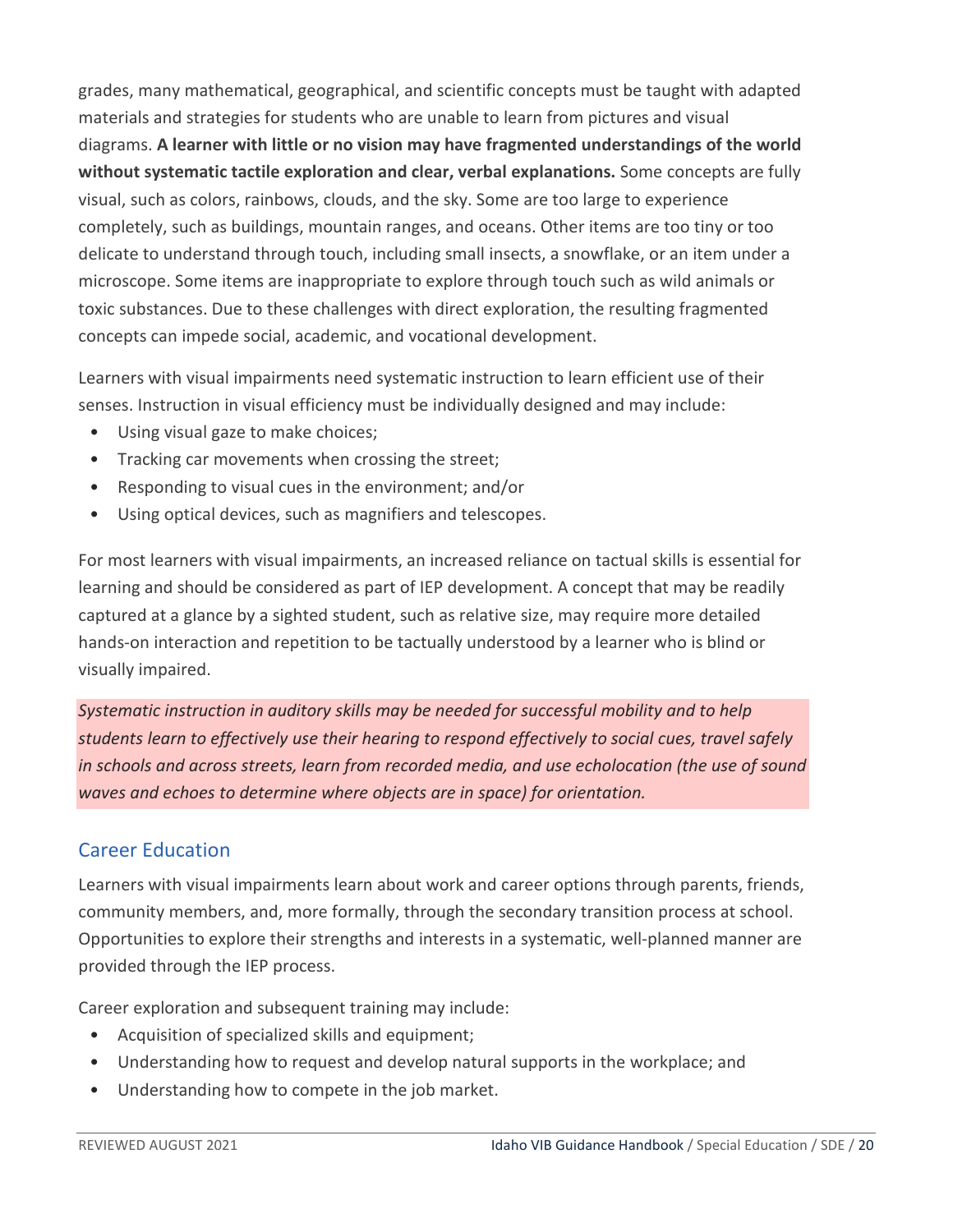Learners who are well prepared for a wide range of vocational choices and the adaptations, including technological devices that make them attainable are more likely to experience a successful transition from school to work. It is important to provide learners with visual impairments with opportunities to job shadow to gain concrete experiences of various career choices and to learn about other persons with visual impairments who have successful vocational outcomes.

### <span id="page-20-0"></span>Recreation and Leisure Skills

Providing students with opportunities to experience recreation and leisure activities as children can have positive impacts throughout their lives and encourage participation in sports, playing games with friends, and joining clubs. IEP team members and community members can share options or possible adaptations that would allow learners with visual impairments to participate in these activities. Such skills include both individual and organized group activities for students at all ages and levels.

#### <span id="page-20-1"></span>Orientation and Mobility

Orientation and mobility is sequential instruction that is essential for individuals with visual impairments to use their remaining senses to determine their position in space within the environment and develop techniques for safe movement from one place to another. These skills are taught by a Certified Orientation and Mobility Specialist (COMS).

Instructional skills include, but are not limited to:

- Concept development (body image, spatial, temporal, positional, directional, and environmental);
- Sensory and motor development;
- Use of residual vision and low-vision devices;
- Human (sighted) guide techniques;
- Cane techniques;
- Route planning;
- Problem-solving skills;
- Techniques for crossing streets; and
- Use of public transportation.

Orientation and mobility instructors work in center-based, school, and itinerant situations. They are frequently called upon to assist public transportation authorities in environmental management planning, such as alleviation of dangers caused by complex road patterns (e.g., traffic circles, multiple street intersections) and selective installation of audible pedestrian signals.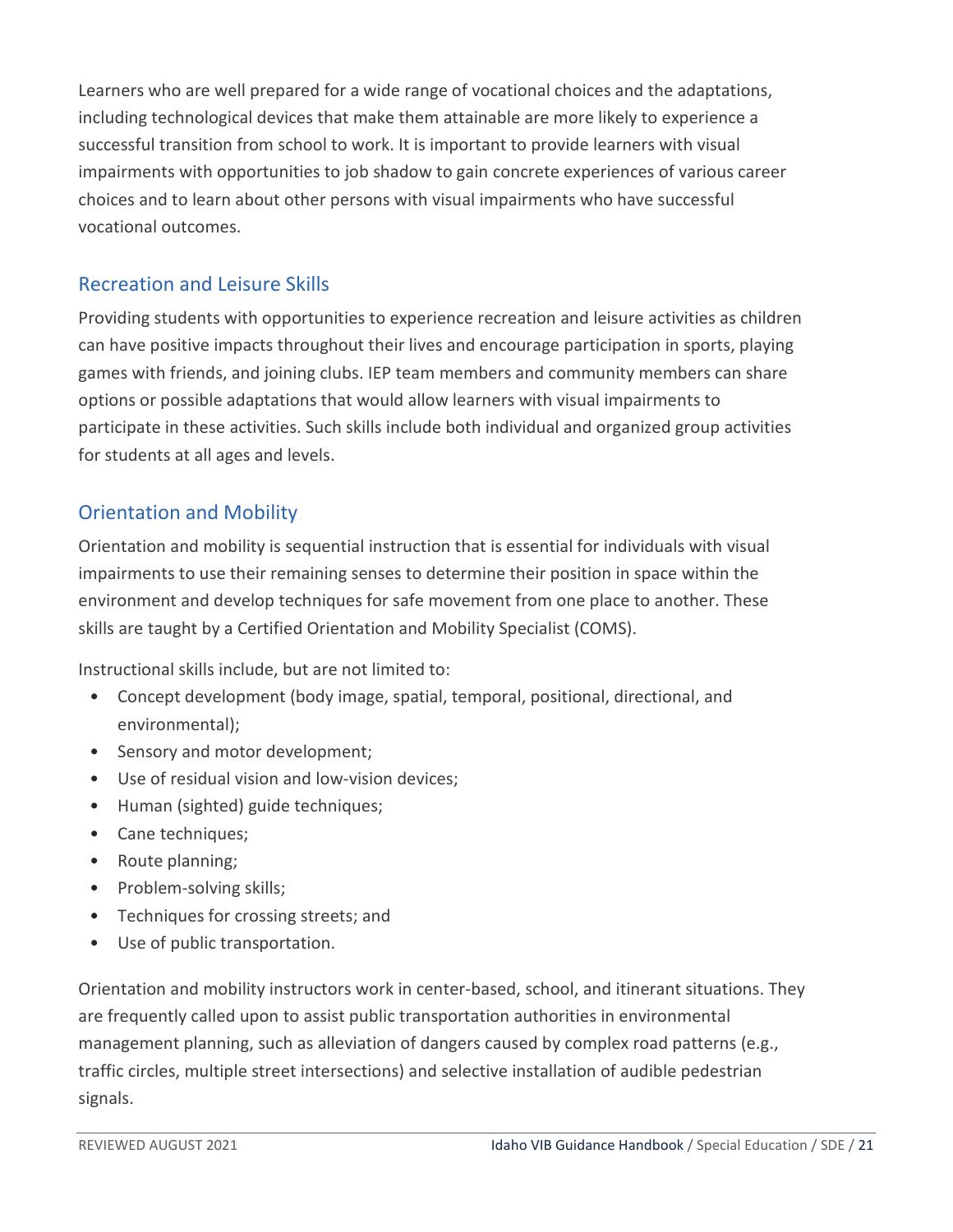# <span id="page-21-0"></span>Social Interaction Skills

Nearly all social skills are learned through observing people interacting with each other. While a small part of these interactions can be experienced auditorially, the majority of social exchanges are visual observational experiences. As a result, many social skills that sighted individuals observe and imitate may need to be explicitly taught to a youth with a visual impairment. Social interaction skills include personal space, facial expressions, gestures, turn taking, and body language. Lack of access to visual information as a result of a visual impairment can cause a student to feel socially isolated, impede typical social interactions, or limit social skill development. A learner with a visual impairment who cannot see facial expressions and subtle body language may be hesitant to participate in conversations and activities or experience awkward and confusing interactions when they do participate without the benefit of full access to the visual information of the interaction and the environment. Explicitly teaching appropriate social skills can lead to successful social interactions, development of meaningful friendships, and community membership. A speech-language pathologist can provide direct service for students and consultative services for team members who implement strategies across all environments.

# <span id="page-21-1"></span>Sensory Efficiency

Sensory efficiency includes instruction in the use of residual vision, hearing, and the other senses, such as learning how to support the use of optical devices, hearing aids, augmentative communication devices, and similar items to support student independence. By learning to use their senses efficiently, students with visual impairments are able to access and participate in their environments.

#### <span id="page-21-2"></span>Self-Determination

Self-determination includes:

- Personal decision-making;
- Self-advocacy; and
- Assertiveness based on an understanding of one's abilities and related needs.

These skills lead to competence, as opposed to learned helplessness, and are important components of positive self-esteem. Specialized instruction in developing self-determination skills can help students participate meaningfully in their educational and transition planning and make positive adult lifestyle, job, and other life choices upon graduation.